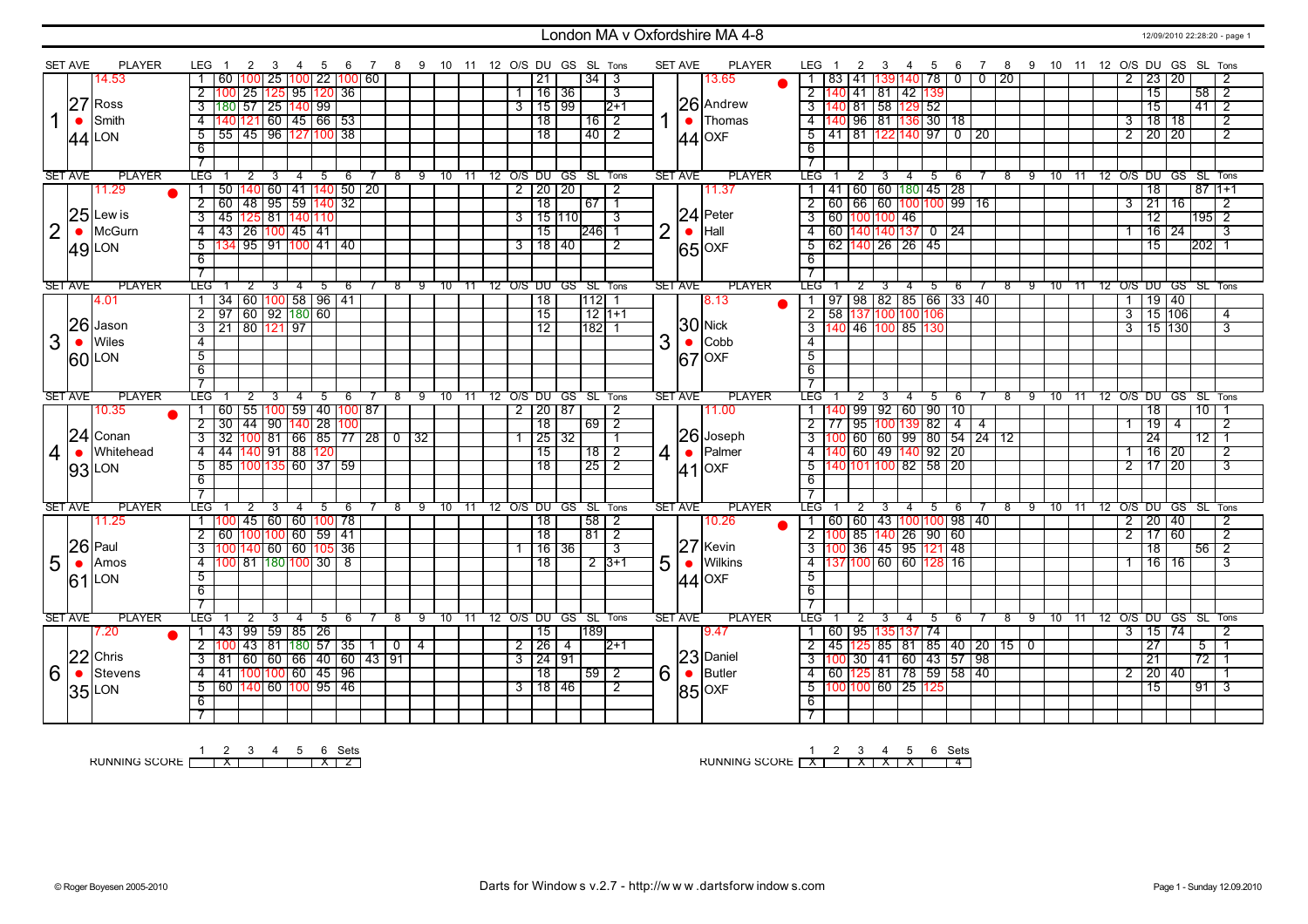#### London MA v Oxfordshire MA 4-8 12/09/2010 22:28:20 - page 2

|                | <b>SET AVE</b> | <b>PLAYER</b>    | LEG 1                                                                          | 2 3                                                                            | 4              | -5          |      |     | 6 7 8 9 10 11 12 O/S DU GS SL Tons |  |                |                     |             |                       |                |                | <b>SET AVE</b> | <b>PLAYER</b>    | LEG 1                          |     | 2 3            | $\overline{4}$                               | 5           |                                                                                                           |     |   |  |  |                     |                                   |                 | 6 7 8 9 10 11 12 O/S DU GS SL Tons     |  |
|----------------|----------------|------------------|--------------------------------------------------------------------------------|--------------------------------------------------------------------------------|----------------|-------------|------|-----|------------------------------------|--|----------------|---------------------|-------------|-----------------------|----------------|----------------|----------------|------------------|--------------------------------|-----|----------------|----------------------------------------------|-------------|-----------------------------------------------------------------------------------------------------------|-----|---|--|--|---------------------|-----------------------------------|-----------------|----------------------------------------|--|
|                |                | 6.20             |                                                                                | 60   140   100   60                                                            |                |             |      |     |                                    |  |                | 12                  |             | $ 141 $ 2             |                |                |                | 9.40             |                                |     |                | 140 100 140 81 40                            |             |                                                                                                           |     |   |  |  |                     | 13 40                             |                 | 3                                      |  |
|                |                |                  | $\overline{2}$                                                                 | 43 140 45 60 60 60                                                             |                |             |      |     |                                    |  |                | $\overline{18}$     |             | $\sqrt{93}$           | $\overline{1}$ |                |                |                  | $\overline{2}$                 | 140 |                | 80 140 59 42 40                              |             |                                                                                                           |     |   |  |  | $\overline{2}$      | 17   40                           |                 | $\overline{2}$                         |  |
|                |                | 26 Graham        | $\overline{3}$                                                                 | 100 60 60 59 140                                                               |                |             |      |     |                                    |  |                | $\overline{15}$     |             | $82$   2              |                |                |                | $31$ Dennis      | $\overline{3}$                 |     |                | 85  140 140  44   52   40                    |             |                                                                                                           |     |   |  |  | 2 <sup>1</sup>      | 17 40                             |                 | $\overline{2}$                         |  |
| $\overline{7}$ | $\bullet$      | Inniss           | $\overline{4}$                                                                 |                                                                                |                |             |      |     |                                    |  |                |                     |             |                       |                | $\overline{7}$ | $\bullet$      | Smith            | $-4$                           |     |                |                                              |             |                                                                                                           |     |   |  |  |                     |                                   |                 |                                        |  |
|                |                | 38 LON           | $\overline{5}$                                                                 |                                                                                |                |             |      |     |                                    |  |                |                     |             |                       |                |                |                | $ 98 $ OXF       | $\overline{5}$                 |     |                |                                              |             |                                                                                                           |     |   |  |  |                     |                                   |                 |                                        |  |
|                |                |                  | $\overline{6}$                                                                 |                                                                                |                |             |      |     |                                    |  |                |                     |             |                       |                |                |                |                  | 6                              |     |                |                                              |             |                                                                                                           |     |   |  |  |                     |                                   |                 |                                        |  |
|                |                |                  | $\overline{7}$                                                                 |                                                                                |                |             |      |     |                                    |  |                |                     |             |                       |                |                |                |                  | $\overline{7}$                 |     |                |                                              |             |                                                                                                           |     |   |  |  |                     |                                   |                 |                                        |  |
|                | <b>SET AVE</b> | <b>PLAYER</b>    | <b>TEG</b>                                                                     | $\overline{2}$<br>$\overline{\mathbf{3}}$                                      | $\overline{4}$ | 5           | $-6$ |     | 7 8 9 10 11 12 O/S DU GS SL Tons   |  |                |                     |             |                       |                |                | <b>SET AVE</b> | <b>PLAYER</b>    | <b>LEG</b>                     |     | $\overline{2}$ | -3                                           |             |                                                                                                           |     |   |  |  |                     |                                   |                 | 4 5 6 7 8 9 10 11 12 O/S DU GS SL Tons |  |
|                |                | 9.49             |                                                                                | 81   85   100   65   134   36                                                  |                |             |      |     |                                    |  |                | 16 36               |             |                       | 2              |                |                | 7.45             |                                | 20  |                | 30 95 100 100                                |             |                                                                                                           |     |   |  |  |                     | $\overline{15}$                   |                 | $56$   3                               |  |
|                |                |                  | $\overline{2}$                                                                 | 59 22 135 100 83 82 15                                                         |                |             |      |     |                                    |  |                | $\overline{21}$     |             | $5\overline{2}$       |                |                |                |                  | $\overline{2}$                 |     |                |                                              |             | 60   60   60 <mark>  100  </mark> 80   105   27                                                           |     | ු |  |  | $\overline{3}$      | $\overline{24}$                   | ு               | $\overline{2}$                         |  |
|                |                | $24$ Nicky       | $\overline{3}$                                                                 | <u>  60   41   60   85   60   75  100  20</u>                                  |                |             |      |     |                                    |  | 2              |                     | 23 20       |                       | $\mathbf{1}$   |                |                | 22 Adrian        | $\overline{\cdot \cdot \cdot}$ |     |                |                                              |             | 60   60   41   60   83   45   <mark>12</mark> 0                                                           |     |   |  |  |                     | $\overline{21}$                   | $\overline{32}$ |                                        |  |
| 8              |                | $\bullet$ Turner | $\overline{4}$                                                                 | $\frac{99}{42}$ $\frac{100}{41}$ $\frac{41}{59}$ $\frac{1}{78}$ $\frac{1}{57}$ |                |             |      |     |                                    |  |                | $\overline{21}$     |             | 25 1                  |                | 8              |                | $\bullet$ Larner | $-4$                           |     |                |                                              |             | 95 85 100 45 60 54 22 40                                                                                  |     |   |  |  |                     | 22   40                           |                 |                                        |  |
|                |                | $75$ LON         | 180 60 44 100 57 28 32<br>$\overline{5}$                                       |                                                                                |                |             |      |     |                                    |  |                | $\frac{1}{19}$ 32   |             |                       | $12+1$         |                |                | $29$ OXF         | $\overline{5}$                 |     |                | 45 55 60 60 50 43                            |             |                                                                                                           |     |   |  |  |                     | $\overline{18}$                   | 188             |                                        |  |
|                |                |                  | 6                                                                              |                                                                                |                |             |      |     |                                    |  |                |                     |             |                       |                |                |                |                  | 6                              |     |                |                                              |             |                                                                                                           |     |   |  |  |                     |                                   |                 |                                        |  |
|                |                |                  | $\overline{7}$                                                                 |                                                                                |                |             |      |     |                                    |  |                |                     |             |                       |                |                |                |                  |                                |     |                |                                              |             |                                                                                                           |     |   |  |  |                     |                                   |                 |                                        |  |
|                | <b>SET AVE</b> | <b>PLAYER</b>    | TEG 1                                                                          | $\overline{2}$<br>3                                                            | $\overline{4}$ | $5^{\circ}$ | - 6  |     | 8 9 10 11 12 O/S DU GS SL Tons     |  |                |                     |             |                       |                |                | SET AVE        | <b>PLAYER</b>    | TEG -                          |     | $\overline{2}$ | $\overline{3}$<br>$-4$                       | $5^{\circ}$ | -6                                                                                                        |     |   |  |  |                     |                                   |                 | 7 8 9 10 11 12 O/S DU GS SL Tons       |  |
|                |                | 6.60             | 1 30 59 140 140 64 68                                                          |                                                                                |                |             |      |     |                                    |  |                |                     | $2$ 17 68   |                       | 2              |                |                | 12.24            |                                |     |                |                                              |             | 60   100   26   83   43   45                                                                              |     |   |  |  |                     | $\overline{18}$                   |                 | $1144$ 1                               |  |
|                |                |                  |                                                                                |                                                                                |                |             |      |     |                                    |  |                | $\overline{21}$     |             | 112                   |                |                |                |                  | $\overline{2}$                 |     |                |                                              |             | 60   100   100   60   41   81   59                                                                        |     |   |  |  | 3                   | $\sqrt{21 59}$                    |                 | $\overline{2}$                         |  |
|                |                | $25$ Daniel      | 2   40   45   95   44   93   28   44<br>  3   76   41   180   58   36          |                                                                                |                |             |      |     |                                    |  |                | $\overline{15}$     |             | $1110$ <sub>1+1</sub> |                |                |                | 26 Oliver        | $\overline{\mathbf{3}}$        |     |                | 85 100 100 140 68 8                          |             |                                                                                                           |     |   |  |  |                     | $\overline{16}$<br>$\overline{8}$ |                 | $\overline{\mathbf{3}}$                |  |
| 9              |                | $\bullet$ Day    | $\overline{4}$                                                                 | 86   86 <mark>  100</mark>   40   100   89                                     |                |             |      |     |                                    |  |                |                     | $3$ 118 189 |                       | $\overline{2}$ | 9 <sup>1</sup> |                | $\bullet$ Varney | $-4$                           |     |                | 41 81 60 140 100                             |             |                                                                                                           |     |   |  |  |                     | $\overline{15}$                   |                 | $\overline{79}$ 2                      |  |
|                |                | 08 LON           | 181 199 160 160<br>$\overline{5}$                                              |                                                                                |                |             |      |     |                                    |  |                | $\overline{12}$     |             | 201                   |                |                |                | 85 OXF           | $\overline{5}$                 |     |                | <u>97 60 140 100 104</u>                     |             |                                                                                                           |     |   |  |  | $\overline{3}$      | 15 104                            |                 | $\overline{3}$                         |  |
|                |                |                  | $6\overline{6}$                                                                |                                                                                |                |             |      |     |                                    |  |                |                     |             |                       |                |                |                |                  | 6                              |     |                |                                              |             |                                                                                                           |     |   |  |  |                     |                                   |                 |                                        |  |
|                |                |                  | $\overline{7}$                                                                 |                                                                                |                |             |      |     |                                    |  |                |                     |             |                       |                |                |                |                  |                                |     |                |                                              |             |                                                                                                           |     |   |  |  |                     |                                   |                 |                                        |  |
|                | <b>SET AVE</b> | <b>PLAYER</b>    | <b>TEG</b>                                                                     | $\overline{2}$<br>$-3$                                                         | $-4$           | $5\quad 6$  |      | 7 8 | 9 10 11 12 O/S DU GS SL Tons       |  |                |                     |             |                       |                |                | SET AVE        | <b>PLAYER</b>    | LEG <sup>-</sup>               |     | $\overline{2}$ | $-4$<br>$-3$                                 |             | $5\quad 6$                                                                                                |     |   |  |  |                     |                                   |                 | 7 8 9 10 11 12 O/S DU GS SL Tons       |  |
|                |                | 9.62             | 1   60   83   60   94   40   92   40   32                                      |                                                                                |                |             |      |     |                                    |  |                | $2 \mid 23 \mid 32$ |             |                       |                |                |                | 6.44             |                                |     |                |                                              |             | $[100]$ 60   45   85   77   44   65                                                                       |     |   |  |  |                     | $\overline{21}$                   |                 | $\overline{25 1}$                      |  |
|                |                |                  | $\overline{2}$                                                                 | 58 100 41 121 140 41                                                           |                |             |      |     |                                    |  |                | $3 \mid 18 \mid 41$ |             |                       | 3              |                |                |                  | $\overline{2}$                 |     |                |                                              |             | 45 85 56 59 57 130                                                                                        |     |   |  |  |                     | $\overline{18}$                   |                 | $69$ 1                                 |  |
|                |                | 25 Wayne         | 3 100 100 180 83 22<br>4 121 100 81 60 97 17 0 25                              |                                                                                |                |             |      |     |                                    |  |                | $\overline{15}$     |             | $16$ 3+1              |                |                |                | $24$ Jon         | $\overline{3}$                 |     |                | 180134 80 59 48                              |             |                                                                                                           |     |   |  |  | $\overline{2}$      | $14 \mid 48$                      |                 | $12+1$                                 |  |
|                |                | $10$ • Brown     |                                                                                |                                                                                |                |             |      |     |                                    |  |                | 2 23 25             |             |                       | 2              | I Ol           | $\bullet$      | <b>Jukes</b>     | $\overline{4}$                 |     |                |                                              |             | $\frac{100}{85}$ $\frac{1}{55}$ $\frac{1}{60}$ $\frac{1}{85}$ $\frac{1}{44}$ $\frac{1}{54}$ $\frac{1}{0}$ |     |   |  |  |                     | 24                                |                 | 18   1                                 |  |
|                |                | $16$ LON         | $\overline{5}$                                                                 |                                                                                |                |             |      |     |                                    |  |                |                     |             |                       |                |                |                | $ 57 $ OXF       | $\overline{5}$                 |     |                |                                              |             |                                                                                                           |     |   |  |  |                     |                                   |                 |                                        |  |
|                |                |                  | 6                                                                              |                                                                                |                |             |      |     |                                    |  |                |                     |             |                       |                |                |                |                  | 6                              |     |                |                                              |             |                                                                                                           |     |   |  |  |                     |                                   |                 |                                        |  |
|                |                |                  | $\overline{7}$                                                                 |                                                                                |                |             |      |     |                                    |  |                |                     |             |                       |                |                |                |                  |                                |     |                |                                              |             |                                                                                                           |     |   |  |  |                     |                                   |                 |                                        |  |
|                | <b>SET AVE</b> | <b>PLAYER</b>    | <b>LEG</b>                                                                     | 2<br>3                                                                         | $-4$           | $5\quad 6$  |      |     | 7 8 9 10 11 12 O/S DU GS SL Tons   |  |                |                     |             |                       |                |                | <b>SET AVE</b> | <b>PLAYER</b>    | <b>LEG</b>                     |     | $\overline{2}$ | $\overline{\mathbf{3}}$<br>$-4$              |             | $5\quad 6$                                                                                                | 7   |   |  |  |                     |                                   |                 | 8 9 10 11 12 O/S DU GS SL Tons         |  |
|                |                | 11.17            | 1  100 100  60   85   96   40                                                  |                                                                                |                |             |      |     |                                    |  |                | 18                  |             | $20 \mid 2$           |                |                |                | 14.54            |                                |     |                |                                              |             | 140 100  45   60   80   60   16                                                                           |     |   |  |  | 2                   | 20 16                             |                 | 2                                      |  |
|                |                | 26 Steve         |                                                                                | 100 42 37 180 142                                                              |                |             |      |     |                                    |  | $\overline{3}$ |                     | 15 142      |                       | $3+1$          |                |                | $28$ Mark        | $\overline{2}$                 |     |                | 95 140 114                                   |             |                                                                                                           |     |   |  |  |                     | 12                                | 32              | -3                                     |  |
|                |                |                  |                                                                                | 100 97 45 83 60 76 40                                                          |                |             |      |     |                                    |  | $\overline{2}$ | 20 40               |             |                       | 1              |                |                |                  | 3                              |     |                |                                              |             | 82   100   41   180   66   24                                                                             | - 0 |   |  |  |                     | 21                                |                 | $8 \;  2+1$                            |  |
| 11             | $\bullet$      | Douglas          | 4 180 41 85 60 115 0                                                           |                                                                                |                |             |      |     |                                    |  |                | 18                  |             | $20 2+1$              |                |                | $1\bullet$     | <b>Thomson</b>   | $\overline{4}$                 |     |                | 140 100 85 60 74 42                          |             |                                                                                                           |     |   |  |  | $\overline{2}$      | $17 \mid 42$                      |                 | $\overline{2}$                         |  |
|                |                | 90 LON           | 5   99   32   59   59   100                                                    |                                                                                |                |             |      |     |                                    |  |                | 15                  |             | $ 152 $ 1             |                |                | 01             | OXF              | 5                              |     |                | 120 100 100 55 86 40                         |             |                                                                                                           |     |   |  |  | კ                   | 18 40                             |                 | 3                                      |  |
|                |                |                  | 6                                                                              |                                                                                |                |             |      |     |                                    |  |                |                     |             |                       |                |                |                |                  | 6                              |     |                |                                              |             |                                                                                                           |     |   |  |  |                     |                                   |                 |                                        |  |
|                |                | <b>PLAYER</b>    | $\overline{7}$                                                                 |                                                                                |                |             |      |     |                                    |  |                |                     |             |                       |                |                |                | <b>PLAYER</b>    |                                |     |                |                                              |             |                                                                                                           |     |   |  |  |                     |                                   |                 |                                        |  |
|                | <b>SET AVE</b> |                  | <b>LEG</b>                                                                     | $\overline{\mathbf{3}}$                                                        | $\overline{4}$ | $5^{\circ}$ | - 6  |     | 7 8 9 10 11 12 O/S DU GS SL Tons   |  |                |                     |             |                       |                |                | <b>SET AVE</b> |                  | LEG <sub>1</sub>               |     | $\overline{2}$ | $\overline{3}$<br>$\overline{4}$             |             | 5 6                                                                                                       |     |   |  |  |                     |                                   |                 | 7 8 9 10 11 12 O/S DU GS SL Tons       |  |
|                |                | 8.65             | 1   11   125   100   26   40   59<br>2   60   83   83   43   60                |                                                                                |                |             |      |     |                                    |  |                | 18                  |             | 140 2<br>11721        |                |                |                | 8.78             |                                |     |                | 60   97  140  94   74   36                   |             |                                                                                                           |     |   |  |  |                     | 16 36<br>17 19                    |                 | $\overline{2}$                         |  |
|                | $24$ Rob       |                  | $\frac{3}{145} \frac{100}{100} \frac{100}{100} \frac{100}{140} \frac{100}{16}$ |                                                                                |                |             |      |     |                                    |  |                | 15                  | 16 16       |                       |                |                |                | 30 Stuart        |                                |     |                | 2 121 30 95 137 99 19<br>3 100 140 91 140 26 |             |                                                                                                           |     |   |  |  | $\overline{2}$      | $\overline{15}$                   |                 | $\overline{\mathbf{3}}$                |  |
|                |                | Edw ards         |                                                                                |                                                                                |                |             |      |     |                                    |  |                |                     |             |                       | $\overline{4}$ |                |                | Dutton           |                                |     |                |                                              |             | 96   81  100   92   60   72                                                                               |     |   |  |  |                     |                                   | 4 <sup>1</sup>  |                                        |  |
| 12             | $\bullet$      |                  | 4 100 85 100 41 47                                                             |                                                                                |                |             |      |     |                                    |  |                | 15                  |             | $1128$ 2              |                | $\mathbf{2}$   |                |                  | $\overline{4}$                 |     |                |                                              |             |                                                                                                           |     |   |  |  | $2 \mid 17 \mid 72$ |                                   |                 |                                        |  |
|                |                | $44$ LON         | 5<br>6                                                                         |                                                                                |                |             |      |     |                                    |  |                |                     |             |                       |                |                |                | $ 77 $ OXF       | $5\overline{)}$                |     |                |                                              |             |                                                                                                           |     |   |  |  |                     |                                   |                 |                                        |  |
|                |                |                  | $\overline{\tau}$                                                              |                                                                                |                |             |      |     |                                    |  |                |                     |             |                       |                |                |                |                  | 6<br>$\overline{\phantom{a}}$  |     |                |                                              |             |                                                                                                           |     |   |  |  |                     |                                   |                 |                                        |  |
|                |                |                  |                                                                                |                                                                                |                |             |      |     |                                    |  |                |                     |             |                       |                |                |                |                  |                                |     |                |                                              |             |                                                                                                           |     |   |  |  |                     |                                   |                 |                                        |  |
|                |                |                  |                                                                                |                                                                                |                |             |      |     |                                    |  |                |                     |             |                       |                |                |                |                  |                                |     |                |                                              |             |                                                                                                           |     |   |  |  |                     |                                   |                 |                                        |  |

7 8 9 10 11 12 Sets<br>RUNNING SCORE [ | X | | X | | | 4

OP: London MA - Lewis McGurn 25.49 \*

RUNNING SCORE 7 X 8 9 X 10 11 X 12 X Sets 8

OP: Oxfordshire MA - Dennis Smith 31.98 \*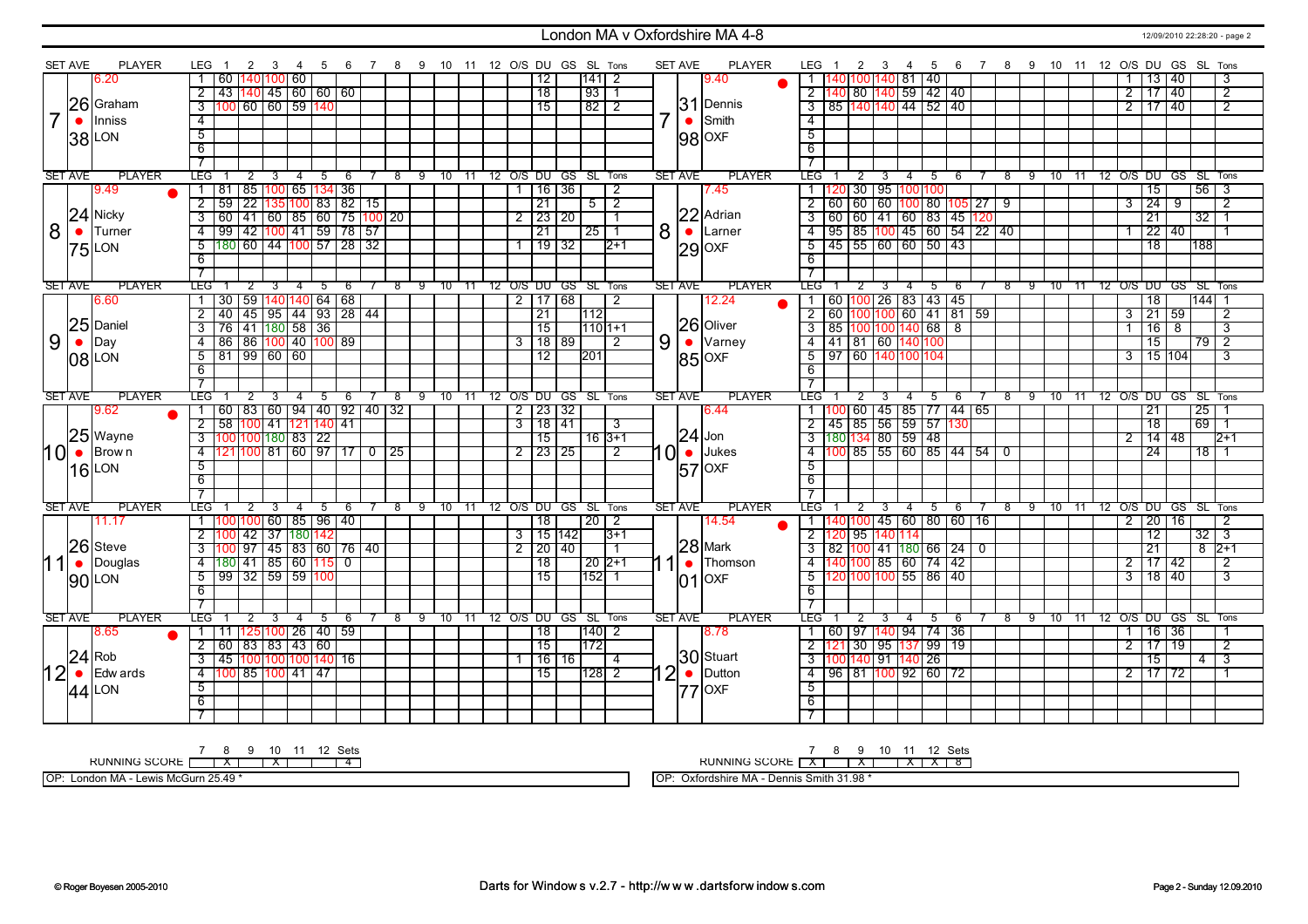## London MA

# Oxfordshire MA

| <b>PLAYER</b>        | W/I |    | .OST | <b>AVE</b>   | <b>TAVE</b> |     | <b>IDARTS POINTS ITON</b> |                | $ TON+ 180 $ |         | <b>TONS PLAYER</b>     |   | W/L WON I | LOST | <b>AVE</b>  | <b>TAVE</b> | <b>DARTS</b> | <b>POINTS</b> | TON. | TON+ | 180 | <b>TONS</b> |
|----------------------|-----|----|------|--------------|-------------|-----|---------------------------|----------------|--------------|---------|------------------------|---|-----------|------|-------------|-------------|--------------|---------------|------|------|-----|-------------|
| Ross Smith           |     |    |      | 27.44 14.53  |             | 88  | 2415                      | 9              |              | 12+1    | <b>IAndrew Thomas</b>  |   | 3         |      | 26.44 13.65 |             | 91           | 2406          | 5    |      |     | $ 10+0 $    |
| Lewis McGurn         |     |    |      | 25.49 11.29  |             | 86  | 2192                      | 5              |              |         | 9+0   Peter Hall       |   |           | 3    | 24.65 11.37 |             | 82           | 2021          | 5    |      |     | $9+1$       |
| Jason Wiles          |     |    |      | 26.60        | 4.01        | 45  | 1197                      | 2 <sub>1</sub> |              | $3+1$   | Nick Cobb              |   | 3         | 0    | 30.67       | 8.13        | 49           | 1503          | 6    |      |     | $7+0$       |
| Conan Whitehead      |     |    |      | 24.93 10.35  |             | 96  | 2393                      |                |              | 9+0 l   | Joseph Palmer          |   | 3         | 2    | 26.41 11.00 |             | 94           | 2483          | 5    |      |     | $9 + 0$     |
| Paul Amos            |     |    |      | 26.61   1.25 |             | 70  | 1863                      | 81             |              |         | 10+1 Kevin Wilkins     |   | 3         |      | 27.44 10.26 |             | 71           | 1948          | 8    |      |     | $9 + 0$     |
| <b>Chris Stevens</b> |     |    |      | 22.35        | 7.20        | 101 | 2257                      | 4              |              | $6+1$   | Daniel Butler          |   | ົ         | 3    | 23.85       | 9.47        | 98           | 2337          | 8    |      |     | $8 + 0$     |
| Graham Inniss        |     |    |      | 26.38        | 6.20        | 45  | 1187                      |                | 3            |         | 5+0 Dennis Smith       |   | 3         | 0    | 31.98       | 9.40        | 47           | 1503          |      |      |     | $7+0$       |
| Nicky Turner         |     |    |      | 24.75        | 9.49        | 100 | 2475                      |                | 01           | $8 + 1$ | Adrian Larner          |   |           | 3    | 22.29       | 7.45        | 100          | 2229          |      |      |     | $7+0$       |
| Daniel Day           |     |    |      | 25.08        | 6.60        | 83  | 2082                      | 2 <sub>1</sub> | 2            | $5 + 1$ | <b>I</b> Oliver Varnev |   | 3         | 2    | 26.85 12.24 |             | 85           | 2282          | 8    |      |     | $111+0$     |
| Wayne Brown          |     |    |      | 25.16        | 9.62        | 79  | 1988                      | 6 I            |              | $8 + 1$ | l Jon Jukes            |   |           | 3    | 24.57       | 6.44        | 77           | 1892          | 4    |      |     | $5+1$       |
| <b>Steve Douglas</b> |     |    |      | 26.90 11.17  |             | 86  | 2313                      | 6 I            |              | $9+2$   | <b>IMark Thomson</b>   |   | 3         | 2    | 28.01 14.54 |             | 88           | 2465          | 8    |      |     | 112+1       |
| Rob Edwards          |     |    |      | 24.44        | 8.651       | 64  | 1564                      |                |              | $8 + 0$ | Stuart Dutton          |   | 3         |      | 30.77       | 8.78        | 65           | 2000          | 4    |      |     | $7 + 0$     |
| <b>TOTALS</b>        |     | 22 | 31   | 25.37        |             | 943 | 23926                     | 65             | 18           |         | 192+9 TOTALS           | w | 31        | 22   | 26.47       |             | 947          | 25069         | 69   | 29   | 3   | $1101 + 3$  |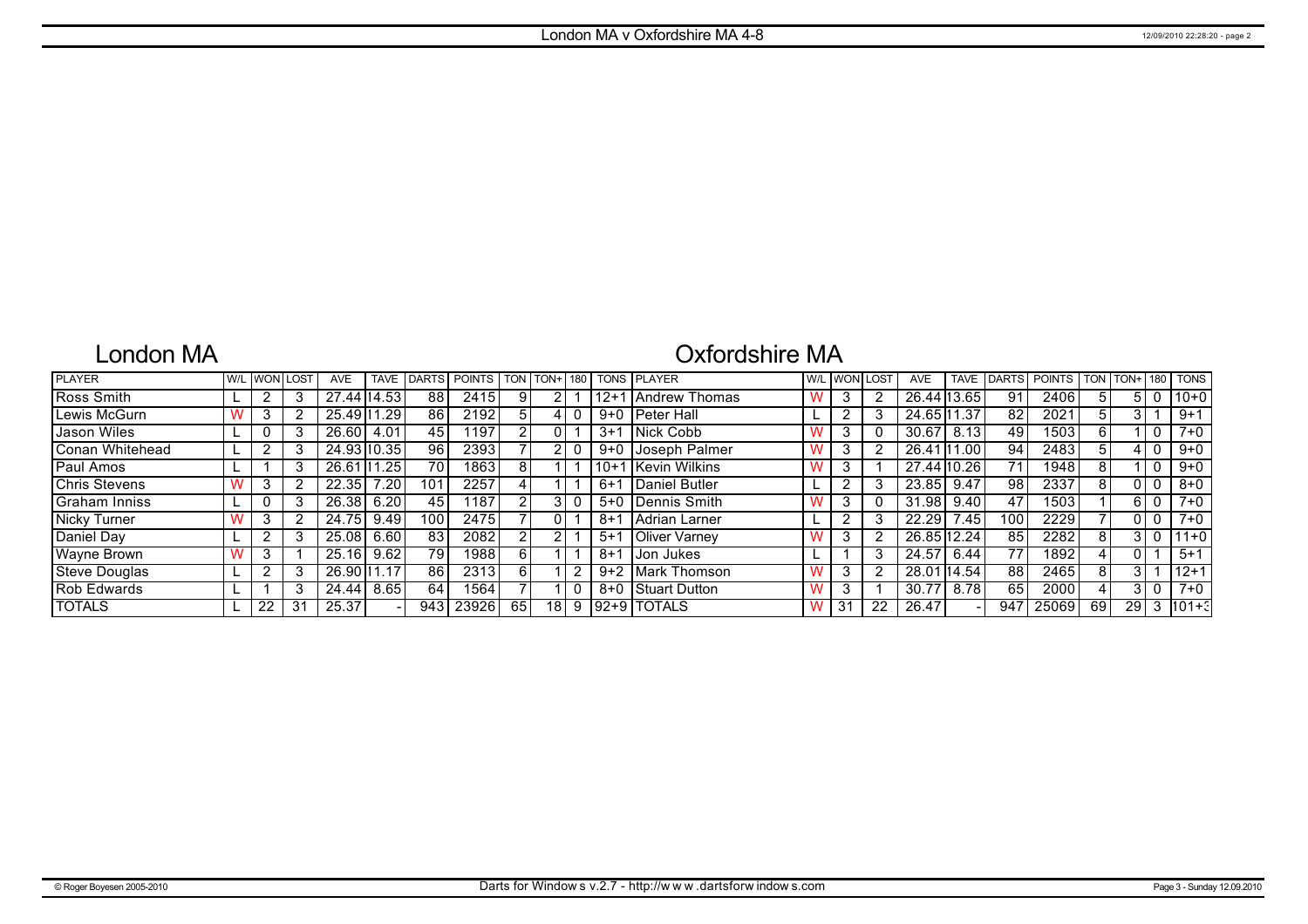### London WA v Oxfordshire WA 4-2 12/09/2010 22:27:41 - page 1

|                | <b>SET AVE</b> | <b>PLAYER</b>    | LEG.                      |                                                                                           | 2              | 3 | 4                              | - 5  |             | -6             |     |   |                                                                                                                                                    |               |  |                     | 7 8 9 10 11 12 O/S DU GS SL Tons |                |                | <b>SET AVE</b> | PLAYER        | LEG 1          | $\overline{2}$                                                                                           | $\mathbf{3}$            |                |                             |     |                |            |  |  |                | 4 5 6 7 8 9 10 11 12 O/S DU GS SL Tons |              |                  |                |
|----------------|----------------|------------------|---------------------------|-------------------------------------------------------------------------------------------|----------------|---|--------------------------------|------|-------------|----------------|-----|---|----------------------------------------------------------------------------------------------------------------------------------------------------|---------------|--|---------------------|----------------------------------|----------------|----------------|----------------|---------------|----------------|----------------------------------------------------------------------------------------------------------|-------------------------|----------------|-----------------------------|-----|----------------|------------|--|--|----------------|----------------------------------------|--------------|------------------|----------------|
|                |                | 3.80             |                           | 85   81                                                                                   |                |   | 55   41   45   81              |      |             |                |     |   |                                                                                                                                                    |               |  | 18                  | 113                              |                |                |                | 8.41          |                |                                                                                                          |                         |                | 62  100   60  121   48   10 |     |                |            |  |  |                |                                        | 19 10        |                  | 3              |
|                |                |                  | $\overline{2}$            | 41                                                                                        |                |   | <u>  24  140  15   15  140</u> |      |             |                |     |   |                                                                                                                                                    |               |  | 18                  | 126 2                            |                |                |                |               |                | $2$ 180 81 78 60 82 20                                                                                   |                         |                |                             |     |                |            |  |  | $\overline{2}$ |                                        | $17 \mid 20$ |                  | $1+1$          |
|                | 21             | Ged              | $\overline{\mathbf{3}}$   | 60   26 <mark>100</mark>   85   41   64                                                   |                |   |                                |      |             |                |     |   |                                                                                                                                                    |               |  | 18                  | 125 1                            |                |                |                | $27$ Deta     |                | 3 140 60 60 100 100 25 16                                                                                |                         |                |                             |     |                |            |  |  |                |                                        | $19$ 16      |                  | $\overline{3}$ |
|                | $\bullet$      | Carney           | $\overline{4}$            |                                                                                           |                |   |                                |      |             |                |     |   |                                                                                                                                                    |               |  |                     |                                  |                |                | $\bullet$      | Hedman        | $\overline{4}$ |                                                                                                          |                         |                |                             |     |                |            |  |  |                |                                        |              |                  |                |
|                |                |                  | $\overline{5}$            |                                                                                           |                |   |                                |      |             |                |     |   |                                                                                                                                                    |               |  |                     |                                  |                |                |                |               | $\overline{5}$ |                                                                                                          |                         |                |                             |     |                |            |  |  |                |                                        |              |                  |                |
|                |                | 09 LON           | $\overline{6}$            |                                                                                           |                |   |                                |      |             |                |     |   |                                                                                                                                                    |               |  |                     |                                  |                |                |                | 33 OXF        | $\overline{6}$ |                                                                                                          |                         |                |                             |     |                |            |  |  |                |                                        |              |                  |                |
|                |                |                  | $\overline{7}$            |                                                                                           |                |   |                                |      |             |                |     |   |                                                                                                                                                    |               |  |                     |                                  |                |                |                |               |                |                                                                                                          |                         |                |                             |     |                |            |  |  |                |                                        |              |                  |                |
|                | <b>SET AVE</b> | <b>PLAYER</b>    | LEG <sup>-</sup>          |                                                                                           | 2              | 3 | 4                              | 5    |             | 6              | 78  |   |                                                                                                                                                    |               |  |                     | 9 10 11 12 O/S DU GS SL Tons     |                |                | <b>SET AVE</b> | <b>PLAYER</b> | <b>LEG</b>     | $\overline{2}$                                                                                           | 3                       | $\overline{4}$ | 5 6                         |     |                |            |  |  |                | 7 8 9 10 11 12 O/S DU GS SL Tons       |              |                  |                |
|                |                | 5.06             | $\overline{1}$            |                                                                                           |                |   |                                |      |             |                |     |   |                                                                                                                                                    |               |  | $1$   28   4        |                                  | $\overline{1}$ |                |                | 3.00          |                |                                                                                                          |                         |                |                             |     |                |            |  |  |                | 27                                     |              | $\boxed{20}$   1 |                |
|                |                |                  |                           | 2 100                                                                                     |                |   |                                |      |             |                |     |   | 195   80   100   40   30   60   80   0   12   4<br>  100   45   100   45   26   85   45   15   40<br>  100   85   38   45   30   60   30   7   106 |               |  | $2 \mid 26 \mid 40$ |                                  | $\overline{2}$ |                |                |               |                | $\frac{1}{1}$ 60 60 60 60 45 55 100 21 20<br>2 30 45 81 60 100 60 27 58 32<br>3 41 60 100 26 60 45 45 56 |                         |                |                             |     |                |            |  |  |                | $\overline{27}$                        |              | $\overline{8}$   |                |
|                |                | 18 Jacqeline     | $\overline{\overline{3}}$ |                                                                                           |                |   |                                |      |             |                |     |   |                                                                                                                                                    |               |  | $3$   27   106      |                                  | $\overline{2}$ |                |                | 18Linda       |                |                                                                                                          |                         |                |                             |     |                |            |  |  |                | $\overline{24}$                        |              | 68               |                |
| $\overline{2}$ | $\bullet$      | Saunders         | $\overline{4}$            |                                                                                           |                |   |                                |      |             |                |     |   |                                                                                                                                                    |               |  |                     |                                  |                | $\overline{2}$ | $\bullet$      | Jones         | $\overline{4}$ |                                                                                                          |                         |                |                             |     |                |            |  |  |                |                                        |              |                  |                |
|                |                |                  | $\overline{5}$            |                                                                                           |                |   |                                |      |             |                |     |   |                                                                                                                                                    |               |  |                     |                                  |                |                |                |               | $\overline{5}$ |                                                                                                          |                         |                |                             |     |                |            |  |  |                |                                        |              |                  |                |
|                |                | 56 LON           | $\overline{6}$            |                                                                                           |                |   |                                |      |             |                |     |   |                                                                                                                                                    |               |  |                     |                                  |                |                |                | $04$ OXF      | $\overline{6}$ |                                                                                                          |                         |                |                             |     |                |            |  |  |                |                                        |              |                  |                |
|                |                |                  |                           |                                                                                           |                |   |                                |      |             |                |     |   |                                                                                                                                                    |               |  |                     |                                  |                |                |                |               |                |                                                                                                          |                         |                |                             |     |                |            |  |  |                |                                        |              |                  |                |
|                |                | <b>PLAYER</b>    | $\overline{7}$            |                                                                                           |                |   |                                |      |             |                |     |   |                                                                                                                                                    |               |  |                     |                                  |                |                |                |               |                |                                                                                                          |                         |                |                             |     |                |            |  |  |                |                                        |              |                  |                |
|                | <b>SET AVE</b> |                  | LEG'                      |                                                                                           | $\overline{2}$ | 3 |                                |      | $5^{\circ}$ | - 6            | 7 8 |   |                                                                                                                                                    |               |  |                     | 9 10 11 12 O/S DU GS SL Tons     |                |                | <b>SET AVE</b> | <b>PLAYER</b> | LEG T          | $\overline{2}$                                                                                           | 3                       | $-4$           | $5 \t 6$                    |     | $7^{\circ}8$   |            |  |  |                | 9 10 11 12 O/S DU GS SL Tons           |              |                  |                |
|                |                | 2.00             | $\overline{1}$            | 45   26   45   85   100   85   44   31   8<br>  41   40   40   60   94   60   45   89   7 |                |   |                                |      |             |                |     |   |                                                                                                                                                    |               |  | $\overline{27}$     | 32                               |                |                |                | 4.00          |                | 1 45 45 40 60 26 100 100 35 30 20<br>2 24 60 45 81 60 41 100 59 31                                       |                         |                |                             |     |                |            |  |  |                | $1 \mid 28 \mid 20$                    |              |                  | $\overline{2}$ |
|                |                | $16$ Lisa        | $\overline{2}$            |                                                                                           |                |   |                                |      |             |                |     |   |                                                                                                                                                    |               |  | $\overline{27}$     | $\overline{25}$                  |                |                |                | 18Leanne      |                |                                                                                                          |                         |                |                             |     |                |            |  |  |                | $3$   27   31                          |              |                  | $\overline{1}$ |
|                |                |                  | $\overline{\overline{3}}$ |                                                                                           |                |   | 19 100 28 21 41 42 81 45       |      |             |                |     |   |                                                                                                                                                    |               |  | $\overline{24}$     | 124 1                            |                |                |                |               |                | $\frac{1}{3}$ 60 43 100 85 45 19 24 49 76                                                                |                         |                |                             |     |                |            |  |  |                | $3 \overline{27} \overline{76}$        |              |                  |                |
| 3              | $\bullet$      | Dunford          | $\overline{4}$            |                                                                                           |                |   |                                |      |             |                |     |   |                                                                                                                                                    |               |  |                     |                                  |                | 3              |                | Jennings      | $\overline{4}$ |                                                                                                          |                         |                |                             |     |                |            |  |  |                |                                        |              |                  |                |
|                |                | 95 LON           | $\overline{5}$            |                                                                                           |                |   |                                |      |             |                |     |   |                                                                                                                                                    |               |  |                     |                                  |                |                |                | 33 OXF        | $\overline{5}$ |                                                                                                          |                         |                |                             |     |                |            |  |  |                |                                        |              |                  |                |
|                |                |                  | $\overline{6}$            |                                                                                           |                |   |                                |      |             |                |     |   |                                                                                                                                                    |               |  |                     |                                  |                |                |                |               | 6              |                                                                                                          |                         |                |                             |     |                |            |  |  |                |                                        |              |                  |                |
|                |                |                  | 7                         |                                                                                           |                |   |                                |      |             |                |     |   |                                                                                                                                                    |               |  |                     |                                  |                |                |                |               |                |                                                                                                          |                         |                |                             |     |                |            |  |  |                |                                        |              |                  |                |
|                | <b>SET AVE</b> | <b>PLAYER</b>    | LEG <sup>-</sup>          |                                                                                           | $\overline{2}$ | 3 | $\overline{4}$                 | $-5$ |             | $\overline{6}$ |     |   |                                                                                                                                                    |               |  |                     | 8 9 10 11 12 O/S DU GS SL Tons   |                |                | <b>SET AVE</b> | <b>PLAYER</b> | LEG I          | $\overline{2}$                                                                                           | $\overline{\mathbf{3}}$ | $-4$           | $5 \t 6$                    |     |                |            |  |  |                | 7 8 9 10 11 12 O/S DU GS SL Tons       |              |                  |                |
|                |                | 5.40             |                           | 100 41 81 100 99 40 40                                                                    |                |   |                                |      |             |                |     |   |                                                                                                                                                    |               |  | 3   21   40         |                                  | $\overline{2}$ |                |                | 3.57          |                | 1 60 7 59 140 41 45                                                                                      |                         |                |                             |     |                |            |  |  |                | 18                                     |              | 1149 1           |                |
|                |                |                  | $\overline{2}$            | 85 60 43 97 140 56 20                                                                     |                |   |                                |      |             |                |     |   |                                                                                                                                                    |               |  | $3 \mid 21 \mid 20$ |                                  | $\overline{1}$ |                |                |               |                | $2  41   60   100   41   68   36   117$                                                                  |                         |                |                             |     |                |            |  |  |                | $\overline{21}$                        |              | 38               | $\overline{2}$ |
|                |                | $24$ Clare       | $\overline{3}$            | 95  100   60  100   81   45   20                                                          |                |   |                                |      |             |                |     |   |                                                                                                                                                    |               |  | $2$   20   20       |                                  | $\overline{2}$ |                |                | $19$ Julie    |                | 3   83   45   43   60   41   43                                                                          |                         |                |                             |     |                |            |  |  |                | 18                                     |              | 186              |                |
| 4              | $\bullet$      | <b>Byw</b> aters | $\overline{4}$            |                                                                                           |                |   |                                |      |             |                |     |   |                                                                                                                                                    |               |  |                     |                                  |                | $\overline{4}$ | $\bullet$      | New man       | $\overline{4}$ |                                                                                                          |                         |                |                             |     |                |            |  |  |                |                                        |              |                  |                |
|                |                | $24$ LON         | 5                         |                                                                                           |                |   |                                |      |             |                |     |   |                                                                                                                                                    |               |  |                     |                                  |                |                |                | 82 OXF        | 5              |                                                                                                          |                         |                |                             |     |                |            |  |  |                |                                        |              |                  |                |
|                |                |                  | 6                         |                                                                                           |                |   |                                |      |             |                |     |   |                                                                                                                                                    |               |  |                     |                                  |                |                |                |               | 6              |                                                                                                          |                         |                |                             |     |                |            |  |  |                |                                        |              |                  |                |
|                |                |                  | $\overline{7}$            |                                                                                           |                |   |                                |      |             |                |     |   |                                                                                                                                                    |               |  |                     |                                  |                |                |                |               |                |                                                                                                          |                         |                |                             |     |                |            |  |  |                |                                        |              |                  |                |
|                | <b>SET AVE</b> | <b>PLAYER</b>    | LEG.                      |                                                                                           |                | 3 | 4                              |      | 5           | - 6            | 78  |   |                                                                                                                                                    |               |  |                     | 9 10 11 12 O/S DU GS SL Tons     |                |                | <b>SET AVE</b> | <b>PLAYER</b> | LEG            |                                                                                                          |                         | -4             |                             | 5 6 |                | $^{\circ}$ |  |  |                | 9 10 11 12 O/S DU GS SL Tons           |              |                  |                |
|                |                | 3.00             |                           |                                                                                           |                |   |                                |      |             |                |     |   | 66   26   60   22   41   95   87   29   55   20                                                                                                    |               |  | 3   30   20         |                                  |                |                |                | 4.21          |                | 1 41 45 85 15 26 40 50 41 41 47<br>2 41 24 40 43 26 30 100 100 65 32<br>3 60 55 121 45 100 0 80 0        |                         |                |                             |     |                |            |  |  |                | 30 <sup>°</sup>                        |              | T70              |                |
|                |                |                  |                           |                                                                                           |                |   |                                |      |             |                |     |   | 2 30 11 85 45 60 100 100 17 13 0                                                                                                                   |               |  | 30                  | 40 2                             |                |                |                |               |                |                                                                                                          |                         |                |                             |     |                |            |  |  |                | $3 \mid 30 \mid 32 \mid$               |              |                  | 2              |
|                |                | $17$ Kelly       | $\overline{3}$            | 52   85   41   81   45   41   60   96                                                     |                |   |                                |      |             |                |     |   |                                                                                                                                                    |               |  | 3 24 96             |                                  |                |                |                | 16 Sandra     |                |                                                                                                          |                         |                |                             |     |                |            |  |  |                | 24                                     |              | 40 2             |                |
| 5              | $\bullet$      | Bobby            | $\overline{4}$            | 100 45 60 24 54 85 47 54 32                                                               |                |   |                                |      |             |                |     |   |                                                                                                                                                    |               |  | $3 \mid 27 \mid 32$ |                                  |                | 5              | $\bullet$      | Cox           |                | $\frac{4}{21}$ 60 $\frac{45}{28}$ 55 60 13 55                                                            |                         |                |                             |     |                |            |  |  |                | 24                                     |              | 164              |                |
|                |                | <b>69</b> LON    | $5\overline{)}$           |                                                                                           |                |   |                                |      |             |                |     |   |                                                                                                                                                    |               |  |                     |                                  |                |                |                | $ 02 $ OXF    | $5^{\circ}$    |                                                                                                          |                         |                |                             |     |                |            |  |  |                |                                        |              |                  |                |
|                |                |                  | - 6                       |                                                                                           |                |   |                                |      |             |                |     |   |                                                                                                                                                    |               |  |                     |                                  |                |                |                |               | 6              |                                                                                                          |                         |                |                             |     |                |            |  |  |                |                                        |              |                  |                |
|                |                |                  | 7                         |                                                                                           |                |   |                                |      |             |                |     |   |                                                                                                                                                    |               |  |                     |                                  |                |                |                |               |                |                                                                                                          |                         |                |                             |     |                |            |  |  |                |                                        |              |                  |                |
|                | <b>SET AVE</b> | <b>PLAYER</b>    | LEG <sup>-</sup>          |                                                                                           |                |   |                                |      | 5           |                |     | 8 | 9                                                                                                                                                  | $10 \quad 11$ |  |                     | 12 O/S DU GS SL Tons             |                |                | <b>SET AVE</b> | <b>PLAYER</b> | LEG            |                                                                                                          |                         |                | 5                           | 6   | $\overline{7}$ | $^8$       |  |  |                | 9 10 11 12 O/S DU GS SL Tons           |              |                  |                |
|                |                | 2.25             |                           |                                                                                           |                |   |                                |      |             |                |     |   | 1   26   87   85   41   15   45   125   57   10   0   10                                                                                           |               |  | $1 \mid 31 \mid 10$ |                                  | -1             |                |                | 3.25          |                | 39 100 100 60 60 75 32 3 28 2                                                                            |                         |                |                             |     |                |            |  |  |                | 30                                     |              | $2 \mid 2$       |                |
|                |                |                  |                           | 2 100 45 46 45 83 30 45 88 19                                                             |                |   |                                |      |             |                |     |   |                                                                                                                                                    |               |  | $2$ 26 19           |                                  |                |                |                |               |                | 2 26 26 85 85 80 83 11 65 30                                                                             |                         |                |                             |     |                |            |  |  |                | 27                                     |              | 10               |                |
|                |                | $ 18 $ Kerry     | $\overline{\mathbf{3}}$   | <u>  25   40   70   60   60   99   60   87  </u>                                          |                |   |                                |      |             |                |     |   |                                                                                                                                                    |               |  | $3 \mid 24 \mid 87$ |                                  |                |                |                | $17$ Karen    |                | $\frac{3}{60} \frac{1}{45} \frac{1}{13} \frac{1}{60} \frac{1}{60} \frac{1}{125} \frac{26}{26}$           |                         |                |                             |     |                |            |  |  |                | 21                                     |              | 112 1            |                |
| 6              | $\bullet$      | Simmons          | $\overline{4}$            |                                                                                           |                |   |                                |      |             |                |     |   |                                                                                                                                                    |               |  |                     |                                  |                | 6              |                | İWilliams     | $\overline{4}$ |                                                                                                          |                         |                |                             |     |                |            |  |  |                |                                        |              |                  |                |
|                |                | <b>56 LON</b>    | $\overline{5}$            |                                                                                           |                |   |                                |      |             |                |     |   |                                                                                                                                                    |               |  |                     |                                  |                |                |                | 68 OXF        | $\overline{5}$ |                                                                                                          |                         |                |                             |     |                |            |  |  |                |                                        |              |                  |                |
|                |                |                  | 6                         |                                                                                           |                |   |                                |      |             |                |     |   |                                                                                                                                                    |               |  |                     |                                  |                |                |                |               | 6              |                                                                                                          |                         |                |                             |     |                |            |  |  |                |                                        |              |                  |                |
|                |                |                  | $\overline{\phantom{a}}$  |                                                                                           |                |   |                                |      |             |                |     |   |                                                                                                                                                    |               |  |                     |                                  |                |                |                |               |                |                                                                                                          |                         |                |                             |     |                |            |  |  |                |                                        |              |                  |                |
|                |                |                  |                           |                                                                                           |                |   |                                |      |             |                |     |   |                                                                                                                                                    |               |  |                     |                                  |                |                |                |               |                |                                                                                                          |                         |                |                             |     |                |            |  |  |                |                                        |              |                  |                |

1 2 3 4 5 6 Sets<br>RUNNING SCORE [ | X | X | X | X | X

OP: London WA - Clare Bywaters 24.24 \*

RUNNING SCORE 1 X 2 3 X 4 5 6 Sets 2

OP: Oxfordshire WA - Deta Hedman 27.33 \*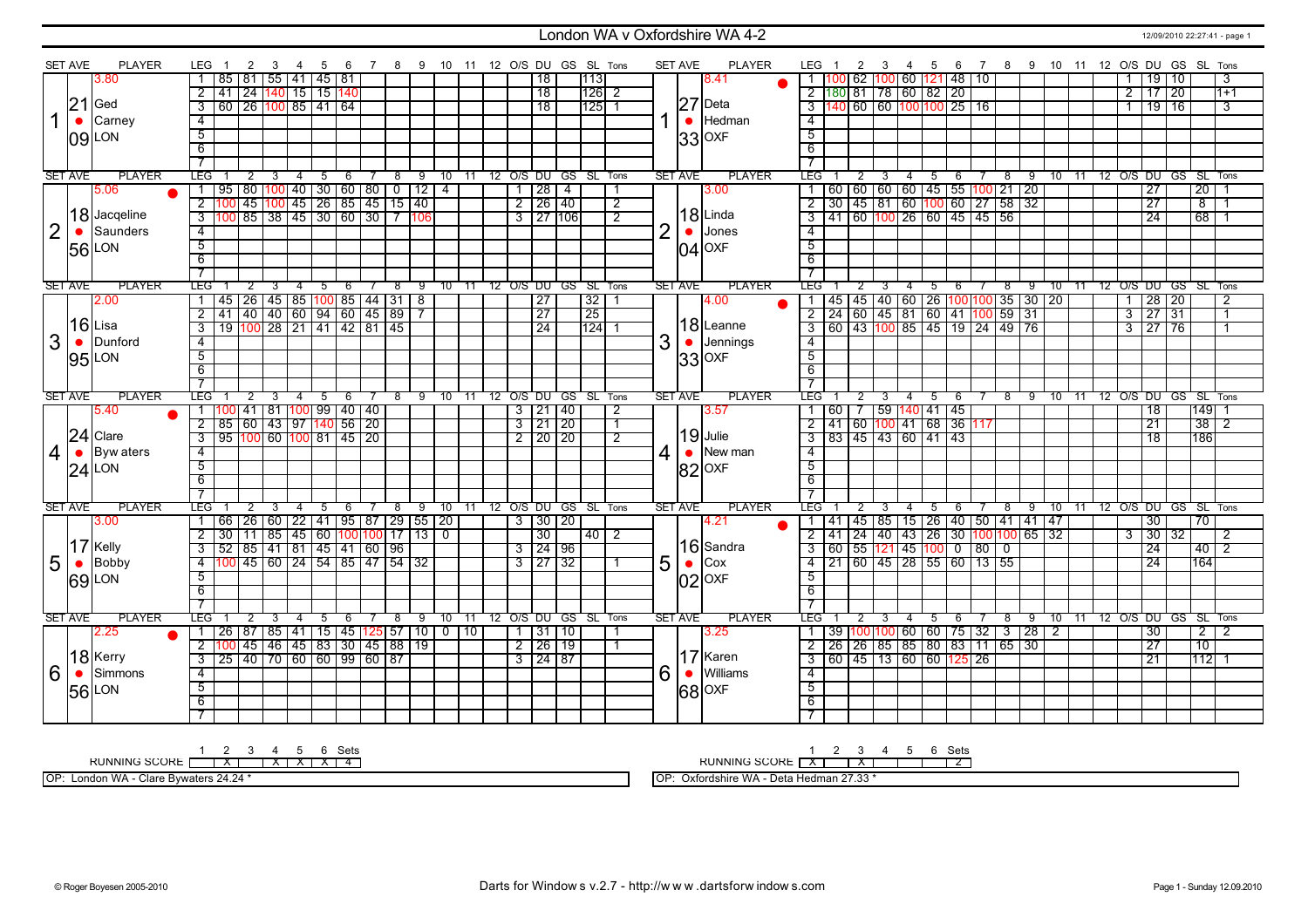# London WA

# Oxfordshire WA

| <b>PLAYER</b>         |  | <u>I W/L I WONI LOST</u> | <b>AVE</b>         |      |                 | TAVE DARTS POINTS TON TON+ 180 TONS PLAYER |  |  |                         | <b>W/L WON LOST</b> | AVE                |      |     | TAVE DARTS POINTS TON TON+ 180 TONS |    |  |         |
|-----------------------|--|--------------------------|--------------------|------|-----------------|--------------------------------------------|--|--|-------------------------|---------------------|--------------------|------|-----|-------------------------------------|----|--|---------|
| <b>Ged Carney</b>     |  |                          | 21.09              | 3.80 | 54              | 139                                        |  |  | 3+0 IDeta Hedman        |                     | 27.33              | 8.41 | 55  | 1503                                |    |  | $7 + 1$ |
| Jacgeline Saunders    |  |                          | 18.56 <sub>1</sub> | 5.06 | 81              | 15031                                      |  |  | 5+0 I Linda Jones       |                     | 18.04 <sub>1</sub> | 3.00 | 78  | 1407                                |    |  | $3+0$   |
| Lisa Dunford          |  |                          | 16.951             | 2.00 | 78              | 13221                                      |  |  | . 2+0   Leanne Jennings |                     | 18.33              | 4.00 | 82  | 1503                                |    |  | $4 + 0$ |
| <b>Clare Bywaters</b> |  |                          | 24.24              | 5.40 | 62 <sub>1</sub> | 1503 l                                     |  |  | 5+0 Julie Newman        |                     | 19.82              | 3.57 | 57  | 1130                                |    |  | 3+0     |
| <b>Kelly Bobby</b>    |  |                          | 17.691             | 3.00 | 111             | 1964                                       |  |  | 3+0 Sandra Cox          |                     | 16.02              | 4.21 | 108 | 1730                                |    |  | $4 + 0$ |
| <b>Kerry Simmons</b>  |  |                          | 18.56              | 2.25 | 81              | 1503                                       |  |  | 2+0 Karen Williams      |                     | 17.68              | 3.25 | 78  | 1379                                |    |  | 3+0     |
| <b>TOTALS</b>         |  |                          | 19.13 <sub>1</sub> |      | 467             | 8934                                       |  |  | 120+0 TOTALS            |                     | 18.89              |      | 458 | 8652                                | 21 |  | 24+1    |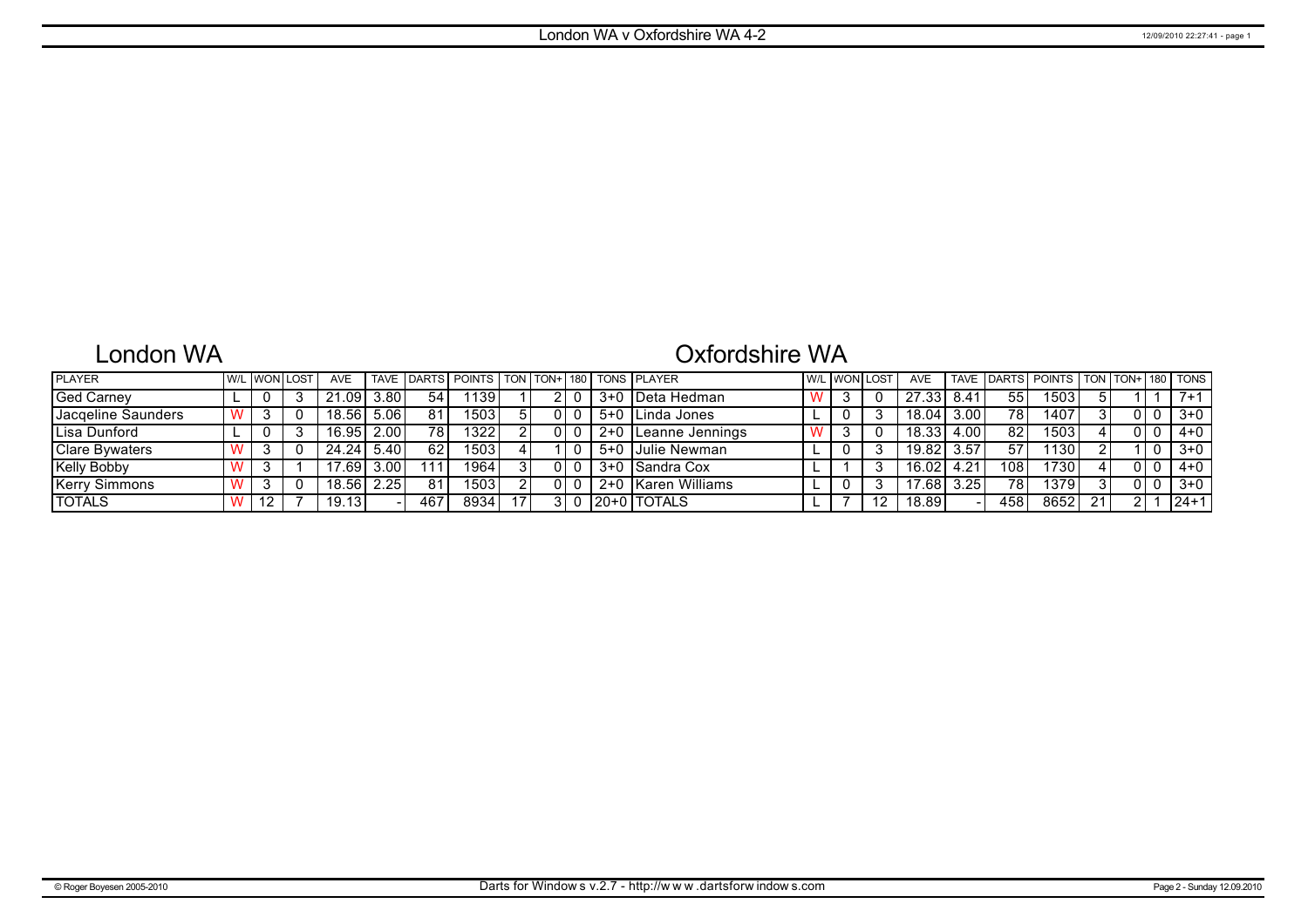### London MB v Oxfordshire MB 7-5 12/09/2010 22:27:07 - page 1

|                | <b>SET AVE</b> | <b>PLAYER</b> | LEG.                       | 2                                                                   | 3                                                | 4              | -5                     | -6  |              | 8 | 9 10 11 12 O/S DU GS SL Tons |               |    |              |                     |     |                      |                         |                | <b>SET AVE</b> | PLAYER           | LEG                 | 2              | -3  |                                              | 4  | 5                                                                                                       | 6<br>$\overline{7}$ |         |     |               |                |     |                |                       |                   |    | 8 9 10 11 12 O/S DU GS SL Tons |                |
|----------------|----------------|---------------|----------------------------|---------------------------------------------------------------------|--------------------------------------------------|----------------|------------------------|-----|--------------|---|------------------------------|---------------|----|--------------|---------------------|-----|----------------------|-------------------------|----------------|----------------|------------------|---------------------|----------------|-----|----------------------------------------------|----|---------------------------------------------------------------------------------------------------------|---------------------|---------|-----|---------------|----------------|-----|----------------|-----------------------|-------------------|----|--------------------------------|----------------|
|                |                | 14.82         | 58                         | 41                                                                  | 15                                               |                | $ 100 $ 50   31        |     |              |   |                              |               |    |              | 18                  |     | $ 206 $ 1            |                         |                |                | 12.85            |                     |                |     |                                              |    | 1   35   140   81   30   85   105   25                                                                  |                     |         |     |               |                |     | 3              | $ 21\rangle$          | $ 25\rangle$      |    |                                | 2              |
|                |                |               | $\overline{2}$<br>121      | 60                                                                  | 140                                              |                | $\frac{1}{5}$ 99 22 34 |     |              |   |                              |               |    |              | 21                  |     | 20 2                 |                         |                |                |                  |                     |                |     |                                              |    | $2 \mid 100 \mid 140 \mid 55 \mid 100 \mid 86 \mid 0 \mid 20$                                           |                     |         |     |               |                |     |                |                       | 2 20 20           |    |                                | 3              |
|                | 27             | Jimmy         | $\overline{3}$             |                                                                     | 100 121 140   40   60   40                       |                |                        |     |              |   |                              |               |    |              | 16 40               |     |                      | 3                       |                |                | 26 Adrian        |                     |                |     |                                              |    | 3   99   60   60   85   99   58                                                                         |                     |         |     |               |                |     |                |                       | $\overline{18}$   |    | 40                             |                |
|                | $\bullet$      | Foster        | $\overline{4}$             |                                                                     | 100 140 140 85 36                                |                |                        |     |              |   |                              |               |    |              | 13 36               |     |                      | $\overline{3}$          | 1              |                | $\bullet$ Larner |                     |                |     | $-4$ 60 140 100 60                           |    |                                                                                                         |                     |         |     |               |                |     |                |                       | $\overline{12}$   |    | 141 2                          |                |
|                |                |               | $\overline{5}$             |                                                                     | 56 140 100 45 140                                |                |                        |     |              |   |                              |               |    |              | $\overline{15}$     |     | $\sqrt{20}$ 3        |                         |                |                |                  |                     |                |     |                                              |    | $\overline{5}$ 120 100 100 140 9 32                                                                     |                     |         |     |               |                |     |                |                       | $2$ 17 32         |    |                                | $\overline{4}$ |
|                |                | $22$ LON      | $\overline{6}$             |                                                                     |                                                  |                |                        |     |              |   |                              |               |    |              |                     |     |                      |                         |                |                | $41$ OXF         | 6                   |                |     |                                              |    |                                                                                                         |                     |         |     |               |                |     |                |                       |                   |    |                                |                |
|                |                |               | $\overline{\phantom{a}}$   |                                                                     |                                                  |                |                        |     |              |   |                              |               |    |              |                     |     |                      |                         |                |                |                  |                     |                |     |                                              |    |                                                                                                         |                     |         |     |               |                |     |                |                       |                   |    |                                |                |
|                | <b>SET AVE</b> | <b>PLAYER</b> | <b>LEG</b>                 | 2                                                                   | 3                                                | $\overline{4}$ | 5                      | 6   |              |   |                              |               |    |              |                     |     | 12 O/S DU GS SL Tons |                         |                | <b>SET AVE</b> | <b>PLAYER</b>    | LEG                 | 2              | 3   |                                              | 4  | 5                                                                                                       | 6                   | 8       | - 9 |               |                |     |                |                       |                   |    | 10 11 12 O/S DU GS SL Tons     |                |
|                |                | 6.65          | l 41                       |                                                                     | 60   140   115   55   56   34                    |                |                        |     |              |   | 9                            | 10 11         |    |              | $2$   20   34       |     |                      | $\overline{2}$          |                |                | 3.77             |                     |                |     |                                              |    | 1   83   58   85   26   85   44                                                                         |                     |         |     |               |                |     |                |                       | $\overline{18}$   |    | 120                            |                |
|                |                |               |                            |                                                                     |                                                  |                |                        |     |              |   |                              |               |    |              |                     |     |                      |                         |                |                |                  |                     |                |     |                                              |    | 2 24 81 85 41 40 45 45 100 35 3                                                                         |                     |         |     |               |                |     |                |                       |                   |    |                                |                |
|                |                | 19 David      | $\overline{2}$             |                                                                     | 60 <mark>100 41 41 29 80 90 20 30 6 0 4</mark>   |                |                        |     |              |   |                              |               |    |              | $3 \overline{3614}$ |     |                      | 7                       |                |                | $18$ Paul        |                     |                |     |                                              |    |                                                                                                         |                     |         |     |               | $\overline{0}$ | l 0 |                | 36<br>$\overline{18}$ |                   |    | $\overline{2}$                 |                |
|                |                |               | $\overline{3}$             |                                                                     | <u>60 100 30 41 100 60 110</u>                   |                |                        |     |              |   |                              |               |    |              | 31211110            |     |                      | $\overline{3}$          |                |                |                  |                     |                |     |                                              |    |                                                                                                         |                     |         |     |               |                |     |                |                       |                   |    | 48<br>$\sqrt{2}$               |                |
| $\overline{2}$ | $\bullet$      | Goodw in      | $\overline{4}$             |                                                                     |                                                  |                |                        |     |              |   |                              |               |    |              |                     |     |                      |                         | $\overline{2}$ | $\bullet$      | Cohen            | $\overline{4}$      |                |     |                                              |    |                                                                                                         |                     |         |     |               |                |     |                |                       |                   |    |                                |                |
|                |                | $52$ LON      | $\overline{5}$             |                                                                     |                                                  |                |                        |     |              |   |                              |               |    |              |                     |     |                      |                         |                |                | $51$ OXF         | $\overline{5}$      |                |     |                                              |    |                                                                                                         |                     |         |     |               |                |     |                |                       |                   |    |                                |                |
|                |                |               | $\overline{6}$             |                                                                     |                                                  |                |                        |     |              |   |                              |               |    |              |                     |     |                      |                         |                |                |                  | 6                   |                |     |                                              |    |                                                                                                         |                     |         |     |               |                |     |                |                       |                   |    |                                |                |
|                |                |               | $\overline{7}$             |                                                                     |                                                  |                |                        |     |              |   |                              |               |    |              |                     |     |                      |                         |                |                |                  |                     |                |     |                                              |    |                                                                                                         |                     |         |     |               |                |     |                |                       |                   |    |                                |                |
|                | <b>SET AVE</b> | <b>PLAYER</b> | <b>LEG</b>                 | 2                                                                   |                                                  |                | 5                      | -6  |              | 8 | -9                           | 10            | 11 | 12 O/S DU    |                     | GS. | SL Tons              |                         |                | <b>SET AVE</b> | <b>PLAYER</b>    | LEG"                |                |     |                                              |    | 5                                                                                                       | 6                   | $^8$    | -9  | 10            | $-11$          |     | 12 0/S DU      |                       |                   | GS | SL Tons                        |                |
|                |                | 7.60          |                            |                                                                     | 41   41   40   60   41   45   45                 |                |                        |     |              |   |                              |               |    |              | 21                  |     | 1881                 |                         |                |                | 9.30             |                     |                |     |                                              |    | 1 60 26 60 60 125 125 39 6                                                                              |                     |         |     |               |                |     | $\mathbf{1}$   | $\overline{22}$       | 6                 |    |                                | $\overline{2}$ |
|                |                |               | $\overline{2}$             | $\overline{45}$                                                     | $\boxed{100}$ 140 80 $\boxed{27}$                |                |                        |     | 9            |   |                              |               |    |              | 2 20                | 9   |                      | 3                       |                |                |                  |                     |                |     |                                              |    | $2\left[140\right]100\left[45\right]100\left[60\right]36$                                               |                     |         |     |               |                |     |                |                       | 18                |    | $\overline{20}$ $\overline{3}$ |                |
|                |                | 19 Graham     | 3 <sup>7</sup>             |                                                                     | 180 45 59 100 57 60                              |                |                        |     |              |   |                              |               |    |              | 311860              |     |                      | $\sqrt{2+1}$            |                |                | $ 21 $ Neal      |                     |                |     |                                              |    | $3\left 140\right 30\left 60\right 100\left 97\right 54$                                                |                     |         |     |               |                |     |                |                       | $\overline{18}$   |    | $\overline{20}$ $\overline{2}$ |                |
| 3              | $\bullet$      | Rackstraw     | $\overline{4}$             |                                                                     | 68 45 45 60 60 60 55 48 40                       |                |                        |     |              |   |                              |               |    |              | $\overline{27}$     |     | $\overline{20}$      |                         | 3              | $\bullet$      | Russell          |                     |                |     |                                              |    | 4 40 60 66 26 60 81 60 54 54                                                                            |                     |         |     |               |                |     | $\overline{2}$ |                       | $\frac{1}{26}$ 54 |    |                                |                |
|                |                | $97$ LON      | $\overline{5}$             |                                                                     | 40 22 45 22 45 85 140 70 28 4                    |                |                        |     |              |   |                              |               |    |              | $2$ 29              | 4   |                      |                         |                |                | 55 OXF           |                     |                |     |                                              |    | 5 41 30 100 45 30 43 60 45 59 40                                                                        |                     |         |     |               |                |     |                | $\overline{30}$       |                   |    | 8                              |                |
|                |                |               | $\overline{6}$             |                                                                     |                                                  |                |                        |     |              |   |                              |               |    |              |                     |     |                      |                         |                |                |                  | 6                   |                |     |                                              |    |                                                                                                         |                     |         |     |               |                |     |                |                       |                   |    |                                |                |
|                |                |               | $\overline{7}$             |                                                                     |                                                  |                |                        |     |              |   |                              |               |    |              |                     |     |                      |                         |                |                |                  | $\overline{7}$      |                |     |                                              |    |                                                                                                         |                     |         |     |               |                |     |                |                       |                   |    |                                |                |
|                | <b>SET AVE</b> | <b>PLAYER</b> | <b>LEG</b>                 | 2                                                                   |                                                  | 4              | 5                      | 6   |              | 8 | 9                            | $10 \quad 11$ |    |              |                     |     | 12 O/S DU GS SL Tons |                         |                | <b>SET AVE</b> | <b>PLAYER</b>    | LEG <sup>-</sup>    | $\overline{2}$ |     |                                              | 4  | 5                                                                                                       | 6                   | $8 \t9$ |     | $10 \quad 11$ |                |     |                |                       |                   |    | 12 O/S DU GS SL Tons           |                |
|                |                | 5.15          | $\overline{1}$             |                                                                     |                                                  |                |                        |     |              |   |                              |               |    |              | $\overline{21}$     |     | 156                  |                         |                |                | 8.80             |                     |                |     |                                              |    | 1   85   45   140   85   54   52   40                                                                   |                     |         |     |               |                |     | $\overline{2}$ |                       | 20 40             |    |                                |                |
|                |                |               |                            |                                                                     |                                                  |                |                        |     |              |   |                              |               |    |              |                     |     |                      | $\overline{3+1}$        |                |                |                  |                     |                |     | 2 95 100 45 68 99 74                         |    |                                                                                                         |                     |         |     |               |                |     |                |                       |                   |    | $20 \mid 1$                    |                |
|                |                |               | $\overline{2}$             |                                                                     |                                                  |                |                        |     |              |   |                              |               |    |              | 3 18 69             |     |                      |                         |                |                |                  |                     |                |     |                                              |    |                                                                                                         |                     |         |     |               |                |     |                | $\overline{18}$       |                   |    |                                |                |
|                |                | $20$ Mark     | $\overline{3}$             |                                                                     |                                                  |                |                        |     |              |   |                              |               |    |              | $\overline{21}$     |     | 157                  |                         |                |                | $ 26 $ lan       |                     |                |     |                                              |    | $\frac{3}{100} \frac{100}{100} \frac{100}{100} \frac{60}{50} \frac{57}{57} \frac{44}{44} \frac{40}{40}$ |                     |         |     |               |                |     | $\mathbf{1}$   |                       | 19 40             |    | 3                              |                |
|                | $\bullet$      | Smart         | $\overline{4}$             | 45 55 45 45 85 40 30<br>100 180 100 52 0 69<br>45 60 66 26 45 62 40 | 41 30 135 81 54                                  |                |                        |     |              |   |                              |               |    |              | 15                  |     | 1601                 |                         |                | $\bullet$      | Moss             |                     |                |     |                                              |    | 4 100 140 60 81 100 20                                                                                  |                     |         |     |               |                |     |                |                       | 2 117 20          |    |                                | 3              |
| $\overline{4}$ |                |               | $\overline{5}$             |                                                                     |                                                  |                |                        |     |              |   |                              |               |    |              |                     |     |                      |                         | $\overline{4}$ |                |                  | 5                   |                |     |                                              |    |                                                                                                         |                     |         |     |               |                |     |                |                       |                   |    |                                |                |
|                |                | 41 LON        | 6                          |                                                                     |                                                  |                |                        |     |              |   |                              |               |    |              |                     |     |                      |                         |                |                | $ 81 $ OXF       | 6                   |                |     |                                              |    |                                                                                                         |                     |         |     |               |                |     |                |                       |                   |    |                                |                |
|                |                |               | $\overline{7}$             |                                                                     |                                                  |                |                        |     |              |   |                              |               |    |              |                     |     |                      |                         |                |                |                  |                     |                |     |                                              |    |                                                                                                         |                     |         |     |               |                |     |                |                       |                   |    |                                |                |
|                | <b>SET AVE</b> | <b>PLAYER</b> | <b>LEG</b>                 | 2                                                                   | 3                                                | 4              | -5                     | - 6 |              | 8 | -9                           | 10 11         |    |              |                     |     | 12 O/S DU GS SL Tons |                         |                | <b>SET AVE</b> | <b>PLAYER</b>    | LEG                 | $\overline{2}$ | - 3 |                                              | -4 | - 5                                                                                                     | - 6                 | $^8$    |     |               |                |     |                |                       |                   |    | 9 10 11 12 O/S DU GS SL Tons   |                |
|                |                | 8.60          |                            |                                                                     | 80   45  100 100  85   51   40                   |                |                        |     |              |   |                              |               |    |              | $3 \mid 21 \mid 40$ |     |                      | 2                       |                |                | 5.05             |                     |                |     |                                              |    | 1   58   50   45   95   95   82   56                                                                    |                     |         |     |               |                |     |                | 21                    |                   |    | 20                             |                |
|                |                |               |                            |                                                                     |                                                  |                |                        |     |              |   |                              |               |    |              |                     |     |                      | $\overline{2}$          |                |                |                  |                     |                |     |                                              |    |                                                                                                         |                     |         |     |               |                |     |                |                       |                   |    |                                |                |
|                |                | $23$ Paul     | 2 60 59 82 140 140 20<br>3 |                                                                     |                                                  |                |                        |     |              |   |                              |               |    |              | $2 \mid 17 \mid 20$ |     |                      |                         |                |                |                  |                     |                |     | $2 \mid 24 \mid 60 \mid 140 \mid 60 \mid 45$ |    |                                                                                                         |                     |         |     |               |                |     |                |                       | 15                |    | 172 1                          | 2              |
|                |                |               |                            |                                                                     | <mark>140</mark> 57   44   <mark>100</mark>   41 |                |                        |     |              |   |                              |               |    |              | 15                  | 4   | 119 2                |                         |                |                | $ 22 $ Kit       |                     |                |     |                                              |    | 3   45   125   85   140   46   60                                                                       |                     |         |     |               |                |     |                | 27                    | 2 17 60           |    |                                |                |
| 5              | $\bullet$      | Killington    | $\overline{4}$<br>41       |                                                                     | 25   45   140   97   62   51   30   6   4        |                |                        |     |              |   |                              |               |    |              | 28                  |     |                      |                         | 5              |                | $\bullet$ Young  |                     |                |     |                                              |    | 4 100 60 45 60 55 55 46 76 0                                                                            |                     |         |     |               |                |     |                |                       |                   |    | 4                              |                |
|                |                | $27$ LON      | $\overline{5}$             |                                                                     |                                                  |                |                        |     |              |   |                              |               |    |              |                     |     |                      |                         |                |                | 60 OXF           | $5^{\circ}$         |                |     |                                              |    |                                                                                                         |                     |         |     |               |                |     |                |                       |                   |    |                                |                |
|                |                |               | -6                         |                                                                     |                                                  |                |                        |     |              |   |                              |               |    |              |                     |     |                      |                         |                |                |                  | -6                  |                |     |                                              |    |                                                                                                         |                     |         |     |               |                |     |                |                       |                   |    |                                |                |
|                |                |               | 7                          |                                                                     |                                                  |                |                        |     |              |   |                              |               |    |              |                     |     |                      |                         |                |                |                  | $\overline{7}$      |                |     |                                              |    |                                                                                                         |                     |         |     |               |                |     |                |                       |                   |    |                                |                |
|                | <b>SET AVE</b> | <b>PLAYER</b> | LEG                        |                                                                     |                                                  |                | 5                      | -6  |              | 8 | 9                            | 10            | 11 |              | 12 O/S DU GS        |     | SL Tons              |                         |                | <b>SET AVE</b> | <b>PLAYER</b>    | LEG                 | 2              |     |                                              |    | 5                                                                                                       | 6                   | 8       | 9   | 10            | - 11           |     |                |                       |                   |    | 12 O/S DU GS SL Tons           |                |
|                |                | 11.40         | $\mathbf{1}$               |                                                                     | 59  140  41   55  100  74                        |                |                        |     | $ 32\rangle$ |   |                              |               |    | $\mathbf{1}$ | 19 32               |     |                      | 2                       |                |                | 10.05            |                     |                |     |                                              |    | 1   45   140   60   60   45   30                                                                        |                     |         |     |               |                |     |                | 18                    |                   |    | 1121                           |                |
|                |                |               | $\overline{2}$             |                                                                     | 85   59   43   60  140   58   56                 |                |                        |     |              |   |                              |               |    |              | 3 21 56             |     |                      |                         |                |                |                  |                     |                |     |                                              |    | $2  41   66   140   125   89   35   3$                                                                  |                     |         |     |               |                |     |                | 21                    |                   |    | $\overline{2}$                 | $\overline{2}$ |
|                |                | $24$ Paul     | $\overline{3}$             |                                                                     | 100 28 60 55 100 120                             |                |                        |     |              |   |                              |               |    |              | $\overline{18}$     |     | 38                   | $\overline{\mathbf{3}}$ |                |                | 23 Graham        |                     |                |     |                                              |    | 3 60 100 100 100 95 46                                                                                  |                     |         |     |               |                |     | $\overline{2}$ |                       | 17 46             |    |                                | $\overline{3}$ |
| 6              | $\bullet$      | Wright        | $\overline{4}$             |                                                                     | 45 100 60 33 100 97                              |                |                        |     |              |   |                              |               |    |              | $\overline{18}$     |     | $66$   2             |                         | 6              | $\bullet$      | Manning          |                     |                |     |                                              |    | 4 85 100 60 60 60 100 36                                                                                |                     |         |     |               |                |     | $\overline{3}$ | $\overline{21}$       | $\overline{136}$  |    |                                | $\overline{2}$ |
|                |                | 50 LON        | 5                          |                                                                     | 140 60 60 60 100 49 16 16                        |                |                        |     |              |   |                              |               |    |              | 1 22 16             |     |                      | $\overline{2}$          |                |                | $ 78 $ OXF       |                     |                |     |                                              |    | 5 60 81 50 60 41 100 57                                                                                 |                     |         |     |               |                |     |                | 21                    |                   |    | $\overline{52}$                |                |
|                |                |               | 6<br>$\overline{7}$        |                                                                     |                                                  |                |                        |     |              |   |                              |               |    |              |                     |     |                      |                         |                |                |                  | 6<br>$\overline{7}$ |                |     |                                              |    |                                                                                                         |                     |         |     |               |                |     |                |                       |                   |    |                                |                |

1 2 3 4 5 6 Sets<br>RUNNING SCORE [ | X | X | X | X | 4

RUNNING SCORE 1 X 2 3 4 X 5 6 Sets 2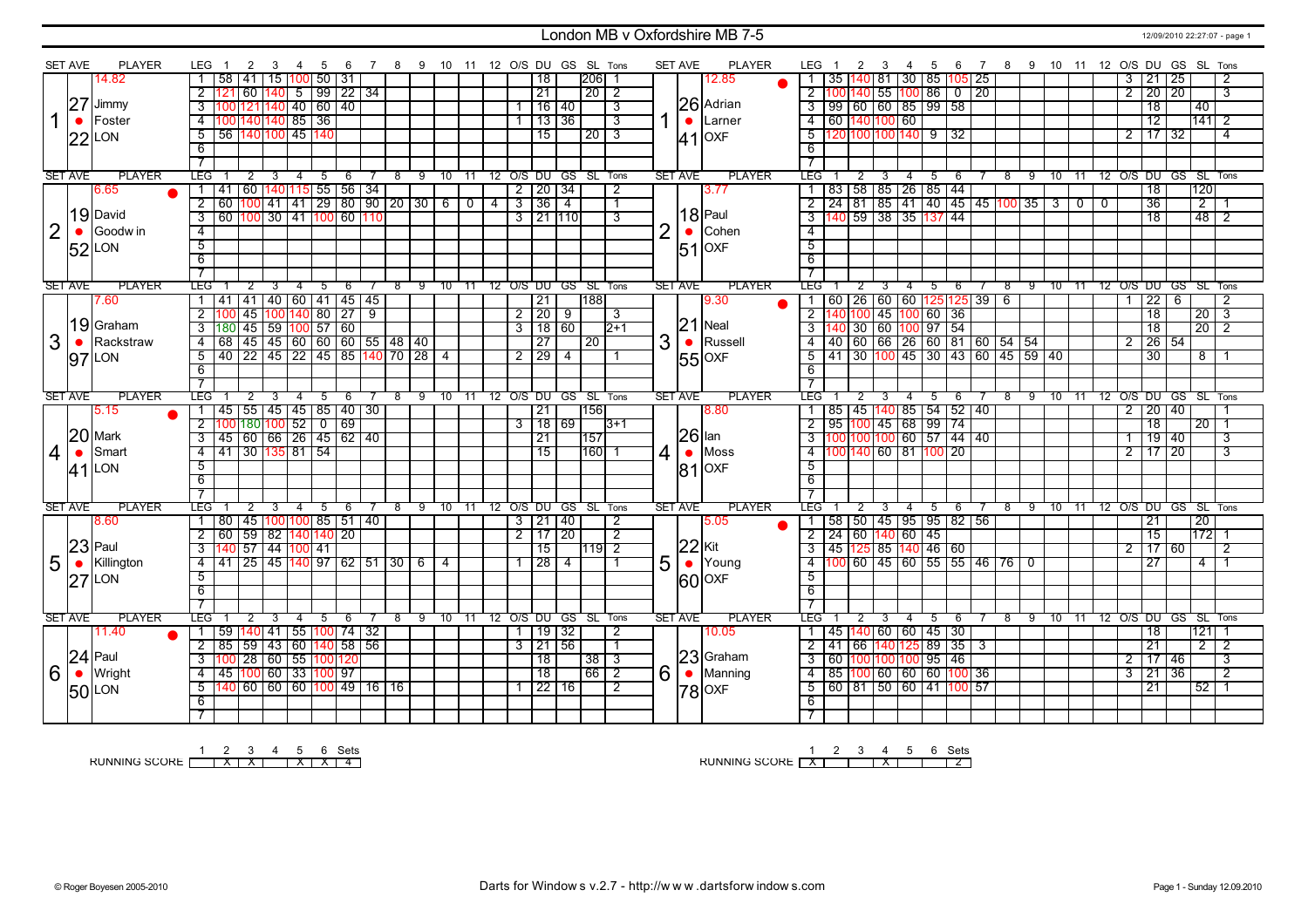### London MB v Oxfordshire MB 7-5 12/09/2010 22:27:07 - page 2

| <b>SET AVE</b><br>PLAYER<br>9 10 11 12 O/S DU GS SL Tons<br><b>SET AVE</b><br><b>PLAYER</b><br>- 8<br>95<br>15   32   55   95   89   44<br>$2 \mid 23 \mid 44$<br>4.95<br>76<br>7.00<br>134 <mark>100</mark> 85   54   52<br>3 27 <br>$\overline{2}$<br>$\overline{8}$<br>$-4$<br>60<br>$\overline{4}$<br>$\overline{2}$<br>$\overline{4}$<br> 21<br>20 Marcus<br>Stephen<br>  55   41  121 140  82   22   40<br>$\overline{\mathbf{3}}$<br>3121140<br>$\overline{2}$<br>McHale<br>$\bullet$ Wright<br>$\bullet$<br>$-4$<br>$\overline{5}$<br>LON<br>17 | 7 8 9 10 11 12 O/S DU GS SL Tons<br>LEG 1<br>2<br>3<br>5<br>- 6<br>  60   45   26   22   95   <mark>100</mark>   27   74<br>24<br>$52$   1<br>$\overline{00}$ 58 66 60 100<br>45<br>24<br>32<br>40 <sub>0</sub><br>$\overline{2}$<br>$\overline{21}$<br>$16 \mid 4$<br>16 |
|---------------------------------------------------------------------------------------------------------------------------------------------------------------------------------------------------------------------------------------------------------------------------------------------------------------------------------------------------------------------------------------------------------------------------------------------------------------------------------------------------------------------------------------------------------|---------------------------------------------------------------------------------------------------------------------------------------------------------------------------------------------------------------------------------------------------------------------------|
|                                                                                                                                                                                                                                                                                                                                                                                                                                                                                                                                                         |                                                                                                                                                                                                                                                                           |
|                                                                                                                                                                                                                                                                                                                                                                                                                                                                                                                                                         |                                                                                                                                                                                                                                                                           |
|                                                                                                                                                                                                                                                                                                                                                                                                                                                                                                                                                         |                                                                                                                                                                                                                                                                           |
|                                                                                                                                                                                                                                                                                                                                                                                                                                                                                                                                                         | $\overline{4}$                                                                                                                                                                                                                                                            |
|                                                                                                                                                                                                                                                                                                                                                                                                                                                                                                                                                         | $\overline{5}$                                                                                                                                                                                                                                                            |
| $ 33 $ OXF<br>$\overline{6}$                                                                                                                                                                                                                                                                                                                                                                                                                                                                                                                            | $\overline{6}$                                                                                                                                                                                                                                                            |
| $\overline{7}$                                                                                                                                                                                                                                                                                                                                                                                                                                                                                                                                          | $\overline{7}$                                                                                                                                                                                                                                                            |
| <b>PLAYER</b><br><b>SET AVE</b><br><b>LEG</b><br><b>PLAYER</b><br>8 9 10 11 12 O/S DU GS SL Tons<br><b>SET AVE</b><br>$-4$<br>$-5$<br>2<br>3<br>6                                                                                                                                                                                                                                                                                                                                                                                                       | <b>TEG</b><br>7 8 9 10 11 12 O/S DU GS SL Tons<br>456<br>2<br>- 3                                                                                                                                                                                                         |
| 140  58  100  35   35  113  20<br>9.69<br>$2$   20   20<br>4.40<br>$\top$<br>$\overline{3}$                                                                                                                                                                                                                                                                                                                                                                                                                                                             | 55   76   15   140   85   30<br>$\overline{18}$<br>100                                                                                                                                                                                                                    |
| 60   180   100   43   0   14   0   0   4<br>1 28 4<br>$\overline{2}$<br>$\overline{3+1}$                                                                                                                                                                                                                                                                                                                                                                                                                                                                | $\frac{30}{100}$ 100 100 100   100   85   61   17   0   0   0<br>$\overline{2}$<br>$\overline{30}$<br>हा<br>$\overline{3}$                                                                                                                                                |
| 23 Stuart<br>$ 18 $ Paul<br>$\overline{\overline{3}}$<br>  85   95   45   100   136   40<br>1 16 140<br>$\overline{2}$                                                                                                                                                                                                                                                                                                                                                                                                                                  | $\overline{\overline{3}}$<br>$\frac{1}{55}$ 45 85 60 45<br>$\overline{15}$<br>211                                                                                                                                                                                         |
| 8<br>8<br>Pickles<br>Champ<br>$\bullet$<br>$\bullet$<br>$\overline{4}$                                                                                                                                                                                                                                                                                                                                                                                                                                                                                  | $\overline{4}$                                                                                                                                                                                                                                                            |
| $\overline{5}$                                                                                                                                                                                                                                                                                                                                                                                                                                                                                                                                          | $\overline{5}$                                                                                                                                                                                                                                                            |
| 48 LON<br>$ 79 $ OXF<br>$\overline{6}$                                                                                                                                                                                                                                                                                                                                                                                                                                                                                                                  | $\overline{6}$                                                                                                                                                                                                                                                            |
| $\overline{\tau}$                                                                                                                                                                                                                                                                                                                                                                                                                                                                                                                                       |                                                                                                                                                                                                                                                                           |
| <b>PLAYER</b><br><b>PLAYER</b><br><b>SET AVE</b><br>LEG"<br>7 8 9 10 11 12 O/S DU GS SL Tons<br>SET AVE<br>$\overline{2}$<br>-3<br>$\overline{4}$<br>-5<br>6                                                                                                                                                                                                                                                                                                                                                                                            | TEG I<br>7 8 9 10 11 12 O/S DU GS SL Tons<br>$\overline{2}$<br>$\overline{\mathbf{3}}$<br>$-4$<br>56                                                                                                                                                                      |
| 100 100 45 111 100<br>$\overline{15}$<br>14513<br>14.20<br>13.81<br>$\overline{1}$                                                                                                                                                                                                                                                                                                                                                                                                                                                                      | 1 47 40 85 29 121 79<br>$2$   17   79<br>$\overline{2}$                                                                                                                                                                                                                   |
| $3 \mid 18 \mid 20$<br>$\overline{2}$<br>  60   140   100   100   81   20<br>$\overline{\mathbf{3}}$                                                                                                                                                                                                                                                                                                                                                                                                                                                    | $\overline{2}$<br>45 140 60 140 52<br>$\overline{2}$<br>$\overline{15}$<br>64                                                                                                                                                                                             |
| 27<br>$27$ Lee<br>Robbie<br>  60   45  100 140  60   78<br>$\frac{18}{2}$<br>$\overline{\mathbf{3}}$<br>$\overline{18}$                                                                                                                                                                                                                                                                                                                                                                                                                                 | 00 135 45 140 56 13 12<br>$\overline{3}$<br>$\overline{20}$<br>$\overline{2}$<br>$\overline{12}$<br>$\overline{3}$                                                                                                                                                        |
| 9<br>9<br>Hain<br>$\bullet$ Russell<br>$\bullet$<br>140 100 100 81 80<br>$2 \mid 14 \mid 80$<br>$\overline{4}$<br>$\overline{\mathbf{3}}$                                                                                                                                                                                                                                                                                                                                                                                                               | $4 \overline{100} 85 \overline{125} 97$<br>$\overline{12}$<br>$\overline{94}$<br>$\overline{2}$                                                                                                                                                                           |
| 100 100 41 60 60 60<br>$\overline{18}$<br>$80$   2<br>5                                                                                                                                                                                                                                                                                                                                                                                                                                                                                                 | <mark>140 40 60 80 100</mark> 57 24<br>$5\overline{11}$<br>$2$   20   24<br>$\overline{2}$                                                                                                                                                                                |
| $25$ LON<br>$94$ OXF<br>6                                                                                                                                                                                                                                                                                                                                                                                                                                                                                                                               | $\overline{6}$                                                                                                                                                                                                                                                            |
| $\overline{\tau}$                                                                                                                                                                                                                                                                                                                                                                                                                                                                                                                                       |                                                                                                                                                                                                                                                                           |
| <b>PLAYER</b><br><b>LEG</b><br><b>PLAYER</b><br><b>SET AVE</b><br>12 O/S DU GS SL Tons<br><b>SET AVE</b><br>-9<br>$10 \quad 11$<br>5                                                                                                                                                                                                                                                                                                                                                                                                                    | <b>LEG</b><br>10 11 12 O/S DU GS SL Tons<br>9<br>5<br>-6<br>-8                                                                                                                                                                                                            |
| $\left  \frac{100}{45} \right $ 45   53   135   91   34   0<br>$\overline{24}$<br>$2\sqrt{2}$<br>5.80<br>9.95<br>$\overline{1}$<br>41                                                                                                                                                                                                                                                                                                                                                                                                                   | $ 140 $ 55   60   60   100   40   40<br>$3 \mid 24 \mid 40$<br>$\overline{2}$<br>6                                                                                                                                                                                        |
| $\overline{2}$<br>21<br>$\overline{45}$<br>$\overline{1}$                                                                                                                                                                                                                                                                                                                                                                                                                                                                                               | 75 81 60 60 66 60 41 58<br>$3 \mid 24 \mid 58$<br>$\overline{2}$                                                                                                                                                                                                          |
| 53 60 100 85 85 47 26<br>140 100 85 85 51 40<br>24<br>James<br>16 40<br>$\overline{3}$<br>$\overline{2}$<br>1 <sup>1</sup>                                                                                                                                                                                                                                                                                                                                                                                                                              | 85 140 22 40 60<br>$\overline{15}$<br>$\overline{3}$<br>$154$ 1                                                                                                                                                                                                           |
| $0^{\vert 22 \vert_{\text{Philip}}\vert}$ Addison<br><u>  82   45   97   97  140   40</u><br>$\bullet$<br>2 17 40<br>Penman<br>$\overline{4}$                                                                                                                                                                                                                                                                                                                                                                                                           | 4 45 43 43 81 99 81<br>$\overline{18}$<br>109                                                                                                                                                                                                                             |
| 45   40   85  140 140  41   6<br>$\overline{2}$<br>$\overline{5}$<br>$\overline{21}$<br>4                                                                                                                                                                                                                                                                                                                                                                                                                                                               | 60   66   81   100 100   74   20<br>19 20<br>$\overline{5}$<br>$\overline{2}$<br>1                                                                                                                                                                                        |
| $ 42 $ OXF<br>$79$ LON<br>6                                                                                                                                                                                                                                                                                                                                                                                                                                                                                                                             | 6                                                                                                                                                                                                                                                                         |
| $\overline{7}$                                                                                                                                                                                                                                                                                                                                                                                                                                                                                                                                          |                                                                                                                                                                                                                                                                           |
| <b>SET AVE</b><br><b>PLAYER</b><br>LEG<br><b>SET AVE</b><br><b>PLAYER</b><br>9<br>$10 \quad 11$<br>12 O/S DU GS SL Tons<br>8<br>4<br>5<br>6                                                                                                                                                                                                                                                                                                                                                                                                             | LEG .<br>9 10 11 12 O/S DU GS SL Tons<br>8<br>5<br>6                                                                                                                                                                                                                      |
| 60   83   85   140   34   81<br>4.40<br>18<br>18 <sup>1</sup><br>11.01<br>$\overline{1}$                                                                                                                                                                                                                                                                                                                                                                                                                                                                | $\overline{0}$<br>20 40<br>$\overline{0}$<br>40<br>1 F<br>00 140 121<br>$\mathbf{2}$<br>4<br>100                                                                                                                                                                          |
| 85  100  44  100  41   94   37<br>$\overline{2}$<br>$3 \mid 21 \mid 37$<br>2                                                                                                                                                                                                                                                                                                                                                                                                                                                                            | 2   60   100   120   38   60   55<br>18<br>$68$   2                                                                                                                                                                                                                       |
| 21<br>$25$ Sean<br>Alan<br> 15   66   60   60   97<br>85<br>18<br>კ<br>118                                                                                                                                                                                                                                                                                                                                                                                                                                                                              | 60   45   99   60   140   57   40<br>$\overline{3}$<br> 21 40<br>3<br>$\overline{1}$                                                                                                                                                                                      |
| 11<br>Holley<br>Hardy<br>32 60 26 7 100 43<br>18<br>2331<br>-4                                                                                                                                                                                                                                                                                                                                                                                                                                                                                          | 4 140 81 46 140 74 20<br>16 20<br>$\overline{2}$<br>$\mathbf{1}$                                                                                                                                                                                                          |
| $5\overline{)}$                                                                                                                                                                                                                                                                                                                                                                                                                                                                                                                                         | $5\overline{5}$                                                                                                                                                                                                                                                           |
| <b>80 LON</b><br>$ 81 $ OXF<br>-6                                                                                                                                                                                                                                                                                                                                                                                                                                                                                                                       |                                                                                                                                                                                                                                                                           |
| 7                                                                                                                                                                                                                                                                                                                                                                                                                                                                                                                                                       | - 6                                                                                                                                                                                                                                                                       |
| <b>PLAYER</b><br><b>PLAYER</b><br><b>LEG</b>                                                                                                                                                                                                                                                                                                                                                                                                                                                                                                            | LEG <sup>-</sup>                                                                                                                                                                                                                                                          |
| <b>SET AVE</b><br><b>SET AVE</b><br>10<br>12 O/S DU GS<br>SL Tons<br>2<br>3<br>4<br>5<br>-6<br>8<br>9<br>11                                                                                                                                                                                                                                                                                                                                                                                                                                             | 12 O/S DU GS SL Tons<br>9<br>10<br>11<br>2<br>3<br>4<br>5<br>6<br>8                                                                                                                                                                                                       |
| 30   140   45   121   42   39   84<br>3   21   84<br>l 1<br>2<br>5.25<br>4.66<br>  60   81   60   55  105 100  20   20<br>1 22 20<br>$\overline{2}$                                                                                                                                                                                                                                                                                                                                                                                                     | 13   45   45   41   100   28<br>18<br> 229 <br>$\overline{1}$<br>- 1<br>25 100 60 100 47 21 32 12<br>24<br>$\overline{2}$<br>$\overline{4}$                                                                                                                               |
| $\overline{2}$<br>$20$ Lee<br>18 Ronald                                                                                                                                                                                                                                                                                                                                                                                                                                                                                                                 | 3                                                                                                                                                                                                                                                                         |
| 99   96   28   45   29   45   96   51   0   12<br>2 29 12<br>$\overline{\mathbf{3}}$                                                                                                                                                                                                                                                                                                                                                                                                                                                                    | 3 100 66 60 60 59 92 56 0 0<br>27<br>$\overline{8}$<br>$\overline{1}$                                                                                                                                                                                                     |
| 12<br>Cocks<br>Anderson<br>$\overline{4}$                                                                                                                                                                                                                                                                                                                                                                                                                                                                                                               | $\overline{4}$                                                                                                                                                                                                                                                            |
| $\overline{5}$<br>$ 29 $ OXF<br>88 LON                                                                                                                                                                                                                                                                                                                                                                                                                                                                                                                  | $\overline{5}$                                                                                                                                                                                                                                                            |
| 6                                                                                                                                                                                                                                                                                                                                                                                                                                                                                                                                                       | 6                                                                                                                                                                                                                                                                         |
|                                                                                                                                                                                                                                                                                                                                                                                                                                                                                                                                                         |                                                                                                                                                                                                                                                                           |

RUNNING SCORE 7 X 8 X 9 10 11 12 X Sets 7

OP: London MB - Paul Wright 24.50 \*

RUNNING SCORE 7 8 9 X 10 X 11 X 12 Sets 5

OP: Oxfordshire MB - Lee Russell 27.94 \*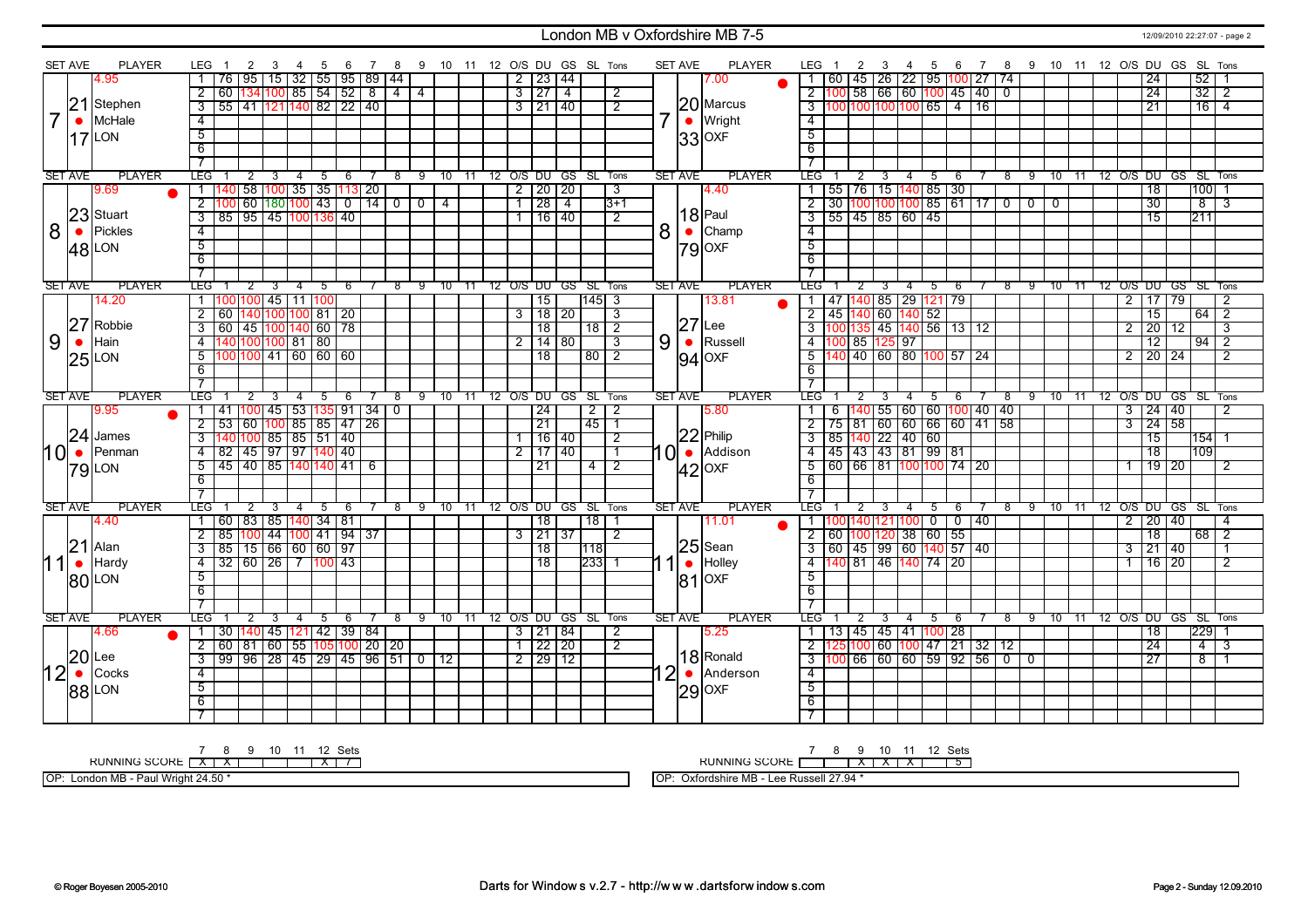## London MB

# Oxfordshire MB

| <b>PLAYER</b>           |    | I W/L I WONI LOST | <b>AVE</b>   | <b>TAVE</b> | <b>IDARTS</b> | <b>POINTS</b>     | <b>TON</b> | TON+ | 180 |         | <b>TONS PLAYER</b>   | <b>WILLWONL</b> | LOST | <b>AVE</b>  | <b>TAVE</b> | <b>DARTS</b>    | <b>POINTS</b> | <b>TON</b> | TON+ | 180 | <b>TONS</b> |
|-------------------------|----|-------------------|--------------|-------------|---------------|-------------------|------------|------|-----|---------|----------------------|-----------------|------|-------------|-------------|-----------------|---------------|------------|------|-----|-------------|
| Jimmy Foster            |    |                   | 27.22114.82  |             | 83            | 2259              | 6 I        | 6.   |     |         | 12+0   Adrian Larner | 3               |      | 26.41       | 12.85       | 88              | 2324          |            |      |     | $111+0$     |
| David Goodwin           | د. |                   | 19.52        | 6.65        | 77            | 1503 <sub>1</sub> | 51         |      |     |         | 6+0 Paul Cohen       |                 | 3    | 18.51       | 3.77        | 72.             | 1333          |            |      |     | $3 + 0$     |
| <b>Graham Rackstraw</b> | -3 |                   | 19.97        | 7.60        | 115.          | 2297              |            |      |     | $6+1$   | Neal Russell         | ົ               | 3    | 21.55       | 9.30        | 14              | 2457          | 6          |      |     | $8 + 0$     |
| Mark Smart              |    |                   | 20.41        | 5.15        | 75            | 1531              | 3          |      |     | $4 + 1$ | lan Moss             | 3               |      | 26.81       | 8.80        | 74 <sub>1</sub> | 1984          | 6          |      |     | $8 + 0$     |
| Paul Killington         | د. |                   | 23.27        | 8.60        | 81            | 1885              |            |      |     |         | 7+0 Kit Young        |                 | 3    | 22.60       | 5.05        | 80              | 1808          |            |      |     | $4 + 0$     |
| Paul Wright             | 3  |                   | 24.50   1.40 |             | 98            | 2401              |            |      |     |         | 10+0 Graham Manning  | ◠               | 3    | 23.78 10.05 |             | 98              | 2330          |            |      |     | $9+0$       |
| Stephen McHale          |    |                   | 21.17        | 4.95        | 71            | 1503              |            |      |     |         | 4+0   Marcus Wright  | 0               | 3    | 20.33       | 7.00        | 69              | 1403          |            |      |     | $7+0$       |
| <b>Stuart Pickles</b>   | -3 |                   | 23.48        | 9.69        | 64            | 1503              | 61         |      |     | 8+1     | Paul Champ           | 0               | 3    | 18.79       | 4.40        | 63              | 1184          | 3          |      |     | $4 + 0$     |
| Robbie Hain             |    |                   | 27.25 14.20  |             | 83            | 2262              | 10         | 31   |     |         | 13+0   Lee Russell   | 3               | 2    | 27.94 13.81 |             | 84              | 2347          | 6          |      |     | $ 11+0 $    |
| James Penman            |    |                   | 24.79        | 9.95        | 99            | 2454              |            |      |     |         | 8+0 Philip Addison   | 3               |      | 22.42       | 5.80        | 100             | 2242          |            |      |     | $5 + 0$     |
| Alan Hardy              |    |                   | 21.80        | 4.40        | 75            | 1635 l            |            |      |     |         | 4+0   Sean Holley    | 3               |      | 25.81       | 11.01       | 75              | 1936          |            |      |     | $9+0$       |
| Lee Cocks               | K  |                   | 20.88        | 4.66        | 72            | 1503              |            |      |     | $4 + 0$ | Ronald Anderson      | 0               | 3    | 18.29       | 5.25        | 69              | 1262          |            |      |     | $5+0$       |
| <b>TOTALS</b>           | 29 | 20                | 22.90        |             | 993           | 22736             | 56         | 27   |     |         | 186+3 ITOTALS        | 20              | 29   | 22.93       |             | 986             | 22610         | 59         | 25   |     | $184 + 0$   |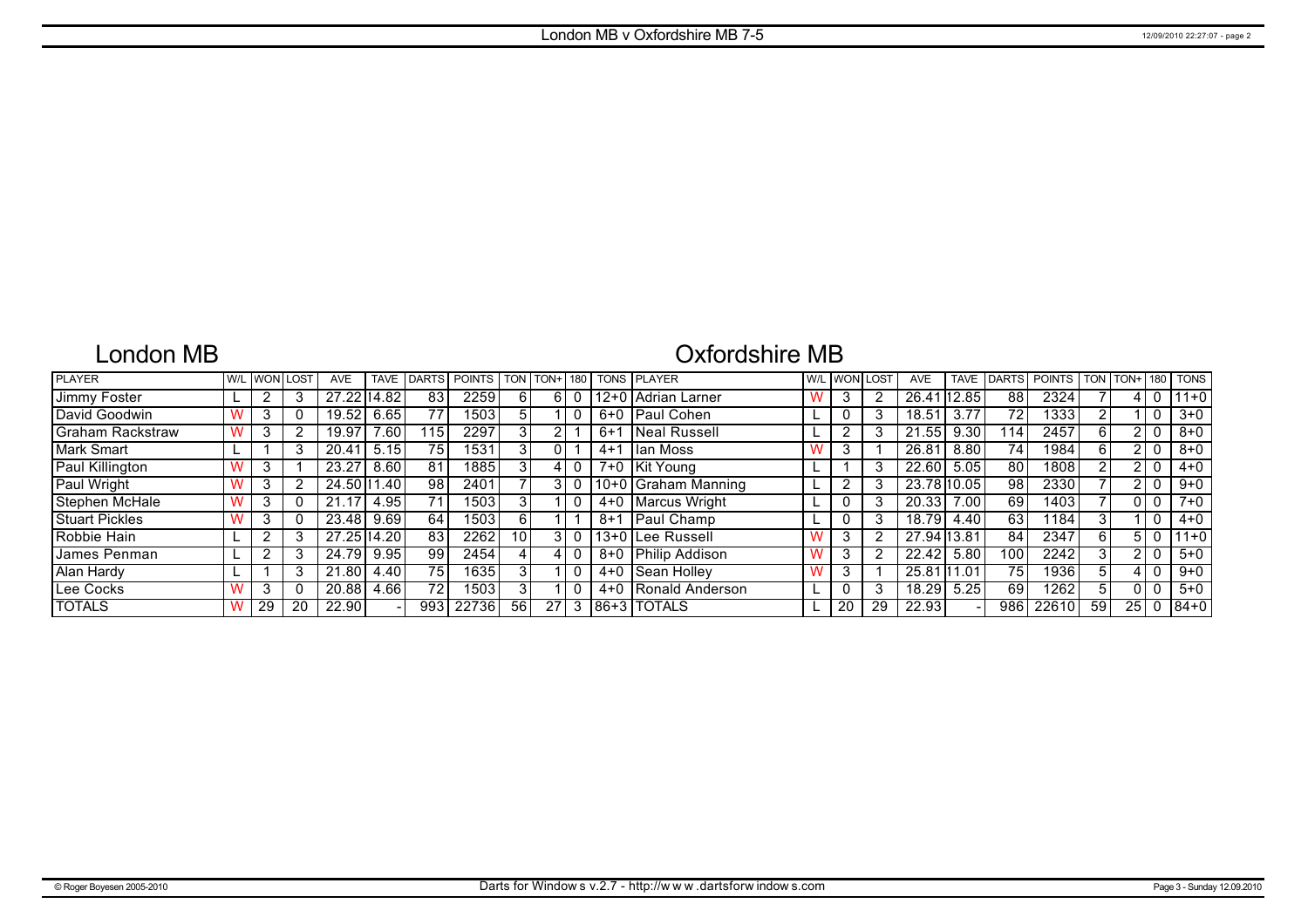### London WB v Oxfordshire WB 2-4 12/09/2010 22:24:24 - page 1

|                | <b>SET AVE</b> | <b>PLAYER</b> | LEG                      |                                     | -3             | - 4                                                                | 5 | - 6 | 78 |      | 9 10 11 12 O/S DU GS SL Tons   |           |  |                     |                     |                              |                |                | <b>SET AVE</b> | <b>PLAYER</b>     |                         | LEG 1 | $\overline{2}$ | 3 | -4                                                                               | 5           |             |            |                          |                |                 |                                                                          |                                   | 6 7 8 9 10 11 12 O/S DU GS SL Tons |      |                         |
|----------------|----------------|---------------|--------------------------|-------------------------------------|----------------|--------------------------------------------------------------------|---|-----|----|------|--------------------------------|-----------|--|---------------------|---------------------|------------------------------|----------------|----------------|----------------|-------------------|-------------------------|-------|----------------|---|----------------------------------------------------------------------------------|-------------|-------------|------------|--------------------------|----------------|-----------------|--------------------------------------------------------------------------|-----------------------------------|------------------------------------|------|-------------------------|
|                |                | 1.00          |                          | 85                                  | $9$ 1          | 41   26   60   22   20   85   97                                   |   |     |    |      |                                |           |  |                     | 27                  | 56                           |                |                |                | <b>Reli</b>       |                         |       |                |   | 60   45   81   60   60   45   22   28   44   56                                  |             |             |            |                          |                |                 |                                                                          | 3 30 56                           |                                    |      |                         |
|                |                |               |                          | 601                                 |                | 58   60   80   40   29   45   99   0   30                          |   |     |    |      |                                |           |  |                     | 1 28 30             |                              |                |                |                |                   | $\overline{2}$          |       |                |   | 92 80 100 37                                                                     |             | 74 21 15 57 |            | $\overline{\phantom{0}}$ |                |                 |                                                                          | 27                                |                                    | 25   |                         |
|                |                | 16 Andrea     | $\overline{3}$           | 100 26 85 85 25 28 80 32 32 0 8     |                |                                                                    |   |     |    |      |                                |           |  | 213218              |                     |                              |                |                | 16             |                   |                         |       |                |   | 3 43 60 140 41 55 44 13 67 30 0 0                                                |             |             |            |                          |                |                 |                                                                          | 33                                |                                    | - 8  |                         |
|                | $\bullet$      | Walker        |                          | 4 41 72 22 41 30 80 7 26 60 42 80   |                |                                                                    |   |     |    |      |                                |           |  | $3 \mid 33 \mid 80$ |                     |                              |                |                |                | How ell           | $\overline{4}$          |       |                |   | 60   60   26   30   41   45   87   44   13   55                                  |             |             |            |                          |                |                 |                                                                          | $\overline{30}$                   |                                    | 40   |                         |
|                |                |               | 5                        |                                     |                |                                                                    |   |     |    |      |                                |           |  |                     |                     |                              |                |                |                |                   | $\overline{5}$          |       |                |   |                                                                                  |             |             |            |                          |                |                 |                                                                          |                                   |                                    |      |                         |
|                |                | $23$ LON      | 6                        |                                     |                |                                                                    |   |     |    |      |                                |           |  |                     |                     |                              |                |                | 09             | Dutton            | 6                       |       |                |   |                                                                                  |             |             |            |                          |                |                 |                                                                          |                                   |                                    |      |                         |
|                |                |               |                          |                                     |                |                                                                    |   |     |    |      |                                |           |  |                     |                     |                              |                |                |                | loxf              |                         |       |                |   |                                                                                  |             |             |            |                          |                |                 |                                                                          |                                   |                                    |      |                         |
|                |                |               | $\overline{\phantom{a}}$ |                                     |                |                                                                    |   |     |    |      |                                |           |  |                     |                     |                              |                |                |                |                   | $\overline{7}$          |       |                |   |                                                                                  |             |             |            |                          |                |                 |                                                                          |                                   |                                    |      |                         |
|                | <b>SET AVE</b> | <b>PLAYER</b> | <b>TEG</b>               |                                     |                |                                                                    | 5 | -6  |    | $^8$ |                                |           |  |                     |                     | 9 10 11 12 O/S DU GS SL Tons |                |                | <b>SET AVE</b> | <b>PLAYER</b>     | LEG <sup>-</sup>        |       |                | 3 |                                                                                  | 5           | 6           | $^{\circ}$ | 9                        |                |                 |                                                                          |                                   | 10 11 12 0/S DU GS SL Tons         |      |                         |
|                |                | 6.00          | 1 I                      | 60                                  |                | 41   41   43   60   41   41   22   60   26   26   40   2   35   40 |   |     |    |      |                                |           |  |                     |                     |                              |                |                |                | 7.60              |                         |       |                |   | 30   25   40   30   45   60   30   21   45   26   41                             |             |             |            |                          |                |                 |                                                                          | $\overline{33}$                   |                                    | 108  |                         |
|                |                |               | $\overline{2}$           | 22 45 140 45 22 22 60 57 68 20      |                |                                                                    |   |     |    |      |                                |           |  |                     | 1 28 20             |                              | 1              |                |                |                   |                         |       |                |   | 2 41 40 55 140 30 30 65 24 40 18                                                 |             |             |            |                          |                |                 |                                                                          | $\overline{30}$                   |                                    | 18 1 |                         |
|                |                | $17$ Dee      |                          |                                     |                | 45   140   120   36   0   50   0                                   |   |     |    |      |                                |           |  |                     | $\overline{24}$     | 1013                         |                |                |                | $16$  Nicola      | $\overline{3}$          |       |                |   | 100 100 100 77 40 24 40 20                                                       |             |             |            |                          |                |                 |                                                                          | $3 \mid 24 \mid 20$               |                                    |      | $\overline{\mathbf{3}}$ |
| $\overline{2}$ | $\bullet$      | Belcher       | $\overline{4}$           | 26 41 60 95 100 45 89 15 0          |                |                                                                    |   |     |    |      |                                |           |  |                     | $\overline{27}$     | $\overline{30}$              | -1             | $\overline{2}$ | $\bullet$      | Curzon            | $\overline{4}$          |       |                |   | 40   120   60   45   45   41   42   91   0   17                                  |             |             |            |                          |                |                 |                                                                          | $3 \times 130 \times 17$          |                                    |      | $\overline{1}$          |
|                |                | $34$ LON      | $\overline{5}$           | 41 22 66 60 45 81 45 69             |                |                                                                    |   |     |    |      |                                |           |  |                     | $\overline{24}$     | $\overline{72}$              |                |                |                | $ 87 $ OXF        | $\overline{5}$          |       |                |   | 100 43 26 65 100 99 36 32                                                        |             |             |            |                          |                |                 |                                                                          | $3 \overline{)24} \overline{)32}$ |                                    |      | $\overline{2}$          |
|                |                |               | $\overline{6}$           |                                     |                |                                                                    |   |     |    |      |                                |           |  |                     |                     |                              |                |                |                |                   | 6                       |       |                |   |                                                                                  |             |             |            |                          |                |                 |                                                                          |                                   |                                    |      |                         |
|                |                |               | $\overline{7}$           |                                     |                |                                                                    |   |     |    |      |                                |           |  |                     |                     |                              |                |                |                |                   | $\overline{7}$          |       |                |   |                                                                                  |             |             |            |                          |                |                 |                                                                          |                                   |                                    |      |                         |
| <b>SET AVE</b> |                | <b>PLAYER</b> | <b>TEG</b>               |                                     |                |                                                                    | 5 | - 6 |    | -8   | 9                              | $10$ $11$ |  |                     |                     | 12 O/S DU GS SL Tons         |                |                | <b>SET AVE</b> | <b>PLAYER</b>     | LEG I                   |       |                | 3 |                                                                                  | -5          | -6          | 8          | ு                        | 70             | $-11$           |                                                                          |                                   | 12 O/S DU GS SL Tons               |      |                         |
|                |                | 3.23          |                          |                                     |                | 45 100 30 26 56 34 72 0 7 0                                        |   |     |    |      |                                |           |  |                     | 33                  | $\overline{8}$ T             | $\overline{2}$ |                |                | 3.00              |                         |       |                |   | 55   95   <mark>100</mark>   41   44   34   16   0                               |             |             |            |                          |                |                 | $0$   8   8   1   34   8                                                 |                                   |                                    |      | $\overline{2}$          |
|                |                |               | $\overline{2}$           | 81                                  |                | 70 26 80 24 26 26 20 100                                           |   |     |    |      |                                |           |  |                     | $\overline{27}$     | 48                           | $\overline{1}$ |                |                |                   | $\overline{2}$          |       |                |   | 100 28 41 41 81 92 44 54 20                                                      |             |             |            |                          |                |                 |                                                                          | $1 \mid 25 \mid 20$               |                                    |      | $\overline{1}$          |
|                |                | $ 14 $ Tina   | $\overline{\mathbf{3}}$  | 26 45 60 45 60 60 35 45 43 42 20 0  |                |                                                                    |   |     |    |      |                                |           |  |                     | $\overline{36}$     | $\overline{20}$              |                |                |                | $ 15 $ Babs       | $\overline{3}$          |       |                |   |                                                                                  |             |             |            |                          |                |                 | 45   30   43   45   45   26   6   30   43   24   85   39   1   37   40   |                                   |                                    |      |                         |
| 3              | $\bullet$      | Hamilton      | $\overline{4}$           |                                     |                |                                                                    |   |     |    |      |                                |           |  |                     |                     |                              |                | 3              |                | Manning           | $\overline{4}$          |       |                |   |                                                                                  |             |             |            |                          |                |                 |                                                                          |                                   |                                    |      |                         |
|                |                | <b>86 LON</b> | $\overline{5}$           |                                     |                |                                                                    |   |     |    |      |                                |           |  |                     |                     |                              |                |                |                | $ 66 $ OXF        | $\overline{5}$          |       |                |   |                                                                                  |             |             |            |                          |                |                 |                                                                          |                                   |                                    |      |                         |
|                |                |               | 6                        |                                     |                |                                                                    |   |     |    |      |                                |           |  |                     |                     |                              |                |                |                |                   | 6                       |       |                |   |                                                                                  |             |             |            |                          |                |                 |                                                                          |                                   |                                    |      |                         |
|                |                |               | $\overline{7}$           |                                     |                |                                                                    |   |     |    |      |                                |           |  |                     |                     |                              |                |                |                |                   | $\overline{\tau}$       |       |                |   |                                                                                  |             |             |            |                          |                |                 |                                                                          |                                   |                                    |      |                         |
| <b>SET AVE</b> |                | <b>PLAYER</b> | <b>LEG</b>               |                                     | $\overline{2}$ | $\overline{4}$                                                     | 5 | -6  |    | -8   | 9                              |           |  |                     |                     | 10 11 12 O/S DU GS SL Tons   |                |                | <b>SET AVE</b> | <b>PLAYER</b>     | LEG <sup>-</sup>        |       |                |   | $-4$                                                                             | $5^{\circ}$ | - 6         | $^8$       | -9                       | $10 \quad 11$  |                 |                                                                          |                                   | 12 O/S DU GS SL Tons               |      |                         |
|                |                | 5.78          | $\overline{1}$           | 62                                  |                | 28 45 44 41 100 30 45 49                                           |   |     |    |      |                                |           |  |                     | $\overline{27}$     | 57                           |                |                |                | 3.40              |                         |       |                |   | 41   41   60   60   <mark>100</mark>   60   59   40   40                         |             |             |            |                          |                |                 |                                                                          | $1 \mid 25 \mid 40$               |                                    |      |                         |
|                |                |               | $\overline{2}$           | 41                                  |                | $\boxed{95}$ 60 45 41 32 62 45 48 16                               |   |     |    |      |                                |           |  |                     | 30                  | $\overline{16}$              |                |                |                |                   | $\overline{2}$          |       |                |   |                                                                                  |             |             |            |                          | $\overline{0}$ | $\overline{32}$ |                                                                          | $3 \mid 33 \mid 32$               |                                    |      |                         |
|                |                | 17 Christine  | $\overline{3}$           |                                     |                | 40 85 35 28 36 85 54                                               |   |     |    |      |                                |           |  | $\frac{2}{2}$ 23 54 |                     |                              | 1              |                |                | 17 Kimberley      | $\overline{3}$          |       |                |   | 60   60   45   60   41   60   81   50   12<br>  62   60   45   41   83   59   44 |             |             |            |                          |                |                 |                                                                          | 21                                |                                    | 1107 |                         |
| $\overline{4}$ | $\bullet$      | Stubbings     | $\overline{4}$           | 60   45   36   62  140 100  40   18 |                |                                                                    |   |     |    |      |                                |           |  | $3 \mid 24 \mid 18$ |                     |                              | $\overline{2}$ | 4              |                | Ledbury           | $\overline{4}$          |       |                |   | 45   60   26   30   81   25 <mark>  100</mark>   74                              |             |             |            |                          |                |                 |                                                                          | $\overline{24}$                   |                                    | 60   |                         |
|                |                |               | $\overline{5}$           | 100 85 26 81 60 60 49 30 6 0 0      |                |                                                                    |   |     |    |      |                                |           |  |                     | 33                  | 4                            | $\overline{1}$ |                |                |                   |                         |       |                |   | <u>5 41 60 45 26 60 140 0 60 64 0 5 1</u>                                        |             |             |            |                          |                |                 |                                                                          | $\frac{2}{32}$ 5                  |                                    |      |                         |
|                |                | 72 LON        | 6                        |                                     |                |                                                                    |   |     |    |      |                                |           |  |                     |                     |                              |                |                |                | $ 32 $ OXF        | -6                      |       |                |   |                                                                                  |             |             |            |                          |                |                 |                                                                          |                                   |                                    |      |                         |
|                |                |               | $\overline{7}$           |                                     |                |                                                                    |   |     |    |      |                                |           |  |                     |                     |                              |                |                |                |                   |                         |       |                |   |                                                                                  |             |             |            |                          |                |                 |                                                                          |                                   |                                    |      |                         |
| <b>SET AVE</b> |                | <b>PLAYER</b> | <b>LEG</b>               |                                     |                |                                                                    | 5 | 6   |    |      | 8 9 10 11 12 O/S DU GS SL Tons |           |  |                     |                     |                              |                |                | <b>SET AVE</b> | <b>PLAYER</b>     | LEG I                   |       | 2              | 3 | 4                                                                                | - 5         | 6           | 8          |                          |                |                 |                                                                          |                                   | 9 10 11 12 O/S DU GS SL Tons       |      |                         |
|                |                | 4.00          | $\overline{1}$           | 9                                   |                | 60   45   41   85   100   45   65   27   24                        |   |     |    |      |                                |           |  |                     | $1$   28   24       |                              |                |                |                | 2.74              |                         |       |                |   | 60   45   3   26   94   60   41   136   4                                        |             |             |            |                          | 16             |                 |                                                                          | 30                                |                                    | 16   |                         |
|                |                |               | $\overline{2}$           | 100                                 |                | 81 60 100 60 76 0 24                                               |   |     |    |      |                                |           |  |                     | $22 \mid 24$        |                              | 2              |                |                |                   | $\overline{2}$          |       |                |   | 138 66 41 41 75 78 22                                                            |             |             |            |                          |                |                 |                                                                          | 21                                |                                    | 40 l |                         |
|                | 21             | Tammy         | 3                        | $\frac{100}{100}$ 44 60 99 58 80    |                |                                                                    |   |     |    |      |                                |           |  |                     | $3 \mid 21 \mid 80$ |                              |                |                |                | 16 Sharon         | 3                       |       |                |   | 25 46 80 45 26 22 22                                                             |             |             |            |                          |                |                 |                                                                          | 21                                |                                    | 235  |                         |
|                |                | Mackenzie     |                          |                                     |                |                                                                    |   |     |    |      |                                |           |  |                     |                     |                              |                |                |                | <b>Wells</b>      |                         |       |                |   |                                                                                  |             |             |            |                          |                |                 |                                                                          |                                   |                                    |      |                         |
| 5              | $\bullet$      |               | $\overline{4}$           |                                     |                |                                                                    |   |     |    |      |                                |           |  |                     |                     |                              |                | 5              |                |                   | 4                       |       |                |   |                                                                                  |             |             |            |                          |                |                 |                                                                          |                                   |                                    |      |                         |
|                |                | $17$ LON      | 5                        |                                     |                |                                                                    |   |     |    |      |                                |           |  |                     |                     |                              |                |                |                | $ 83 $ OXF        | 5                       |       |                |   |                                                                                  |             |             |            |                          |                |                 |                                                                          |                                   |                                    |      |                         |
|                |                |               | 6                        |                                     |                |                                                                    |   |     |    |      |                                |           |  |                     |                     |                              |                |                |                |                   | 6                       |       |                |   |                                                                                  |             |             |            |                          |                |                 |                                                                          |                                   |                                    |      |                         |
|                |                |               | $\overline{7}$           |                                     |                |                                                                    |   |     |    |      |                                |           |  |                     |                     |                              |                |                |                |                   | $\overline{7}$          |       |                |   |                                                                                  |             |             |            |                          |                |                 |                                                                          |                                   |                                    |      |                         |
|                | <b>SET AVE</b> | <b>PLAYER</b> | LEG.                     |                                     | 2              |                                                                    | 5 | 6   |    | 8    | 9                              |           |  |                     |                     | 10 11 12 O/S DU GS SL Tons   |                |                | <b>SET AVE</b> | <b>PLAYER</b>     | LEG                     |       | $\overline{2}$ | 3 | $\overline{4}$                                                                   | 5           | 6           | $^8$       | 9                        | 10             | $-11$           |                                                                          |                                   | 12 O/S DU GS SL Tons               |      |                         |
|                |                | 2.40          | $1 \overline{20}$        |                                     |                | 21   140   55   70   32   47   21   45   30   18   0               |   |     |    |      |                                |           |  |                     | $\overline{54}$     | 2 <sub>1</sub>               | -1             |                |                | 1.02 <sub>1</sub> |                         |       |                |   | 45   26   28   30   47   26  102  29   45   37   39                              |             |             |            |                          |                |                 | 7 2 53 4                                                                 |                                   |                                    |      |                         |
|                |                |               | 2 <sup>1</sup>           | <b>45</b> I                         |                | 21   48   41   24   41  100  60   38   25                          |   |     |    |      |                                |           |  |                     | 30                  | 58                           |                |                |                |                   |                         |       |                |   | 85   45   60   2   45   41   45   66   38   42   32                              |             |             |            |                          |                |                 |                                                                          | 2 32 32                           |                                    |      |                         |
|                | 11             | Susan         |                          | 3 61 55 95 81 25 40 22 23 79 15 0 0 |                |                                                                    |   |     |    |      |                                |           |  |                     | 42                  | $\overline{5}$               |                |                |                | 11   Caroline     | $\overline{\mathbf{3}}$ |       |                |   |                                                                                  |             |             |            |                          |                |                 | 39   22   83   83   45   45   45   97   24   0   0   0   0   3   42   18 |                                   |                                    |      |                         |
| 6              | $\bullet$      | Holt          | $-4$                     |                                     |                |                                                                    |   |     |    |      |                                |           |  |                     |                     |                              |                | 6              |                | Birch             | $-4$                    |       |                |   |                                                                                  |             |             |            |                          |                |                 |                                                                          |                                   |                                    |      |                         |
|                |                | $41$ LON      | $\overline{5}$           |                                     |                |                                                                    |   |     |    |      |                                |           |  |                     |                     |                              |                |                |                | $ 83 $ OXF        | $\overline{5}$          |       |                |   |                                                                                  |             |             |            |                          |                |                 |                                                                          |                                   |                                    |      |                         |
|                |                |               |                          |                                     |                |                                                                    |   |     |    |      |                                |           |  |                     |                     |                              |                |                |                |                   |                         |       |                |   |                                                                                  |             |             |            |                          |                |                 |                                                                          |                                   |                                    |      |                         |
|                |                |               | 6                        |                                     |                |                                                                    |   |     |    |      |                                |           |  |                     |                     |                              |                |                |                |                   | 6                       |       |                |   |                                                                                  |             |             |            |                          |                |                 |                                                                          |                                   |                                    |      |                         |
|                |                |               |                          |                                     |                |                                                                    |   |     |    |      |                                |           |  |                     |                     |                              |                |                |                |                   |                         |       |                |   |                                                                                  |             |             |            |                          |                |                 |                                                                          |                                   |                                    |      |                         |

1 2 3 4 5 6 Sets<br>RUNNING SCORE <u>| X | | | | | X | | 2</u>

OP: London WB - Tammy Mackenzie 21.17 \*

RUNNING SCORE 1 2 X 3 X 4 X 5 6 X Sets 4

OP: Oxfordshire WB - Kimberley Ledbury 17.32 \*